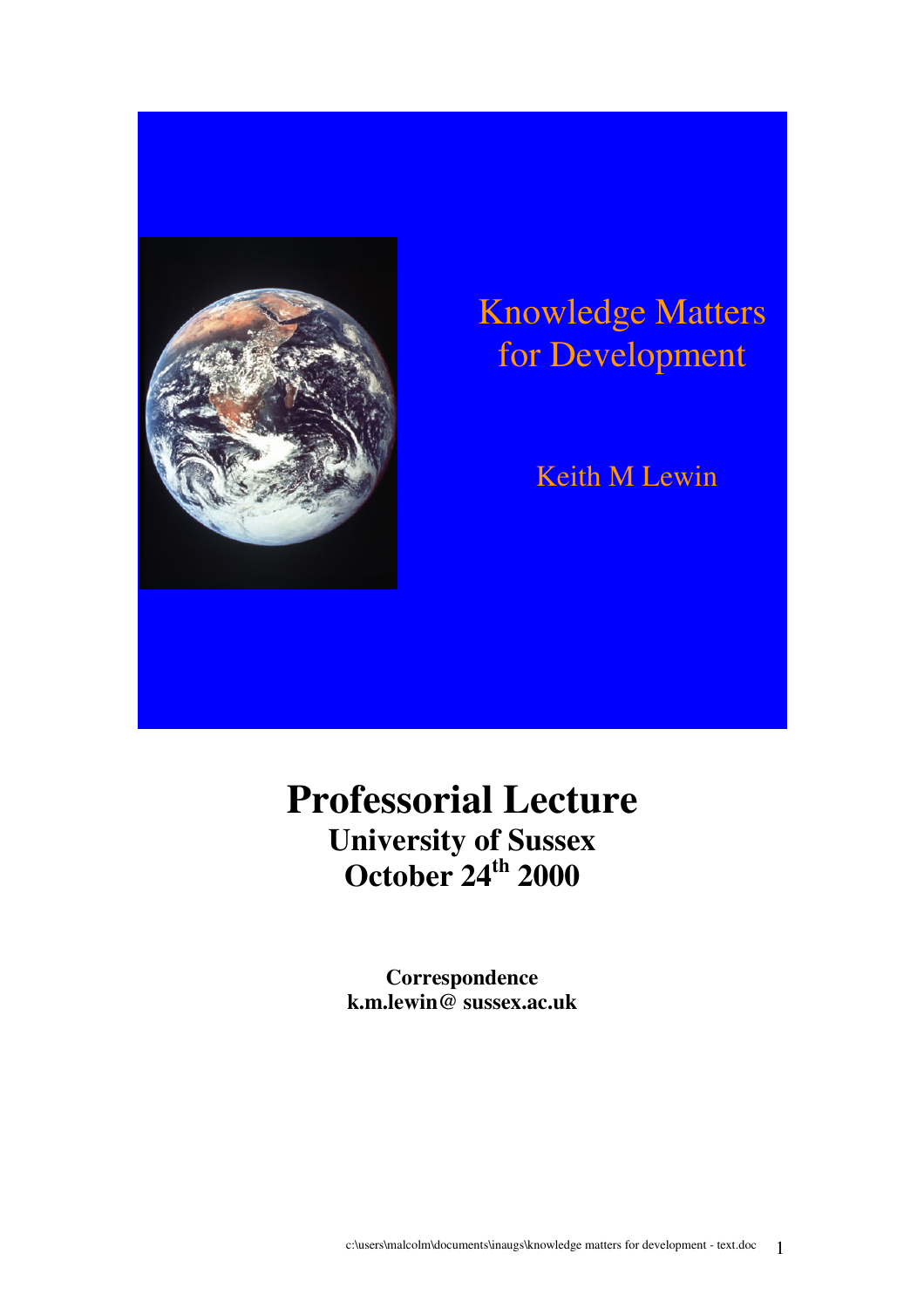# **Knowledge Matters for Development**

### **Keith M Lewin**

#### **Introduction**

People in rich countries enjoy more than  $100$  times the income<sup>1</sup> of those in poor countries. They experience high material standards of living, longevity, freedom from diseases associated with ignorance, and unprecedented power to transform their environment using their knowledge and skill. However, 75% of the 6 billion people with whom we share the planet live where income is less than \$3000 per person per year and over half where it is below  $$750^2$ . For them things can look very different. Poverty remains widespread, food security is not assured, life expectancy is impaired, and health is often fragile. Over 100 million children do not attend school at all. In much of the developing world less than a quarter of children complete secondary schooling, and fewer than one in twenty study at higher education level<sup>3</sup>.

Much of what needs to be known to reduce poverty, malnutrition, and disease is known. The problems revolve around whether those who need to know have access to and understanding of the ideas and relevant technologies - an education and training problem - and whether, when they do, other conditions for the application of knowledge and skill exist - a socio-economic and political problem. The two dimensions are not unrelated. More aware, capable and educated societies are more likely to encourage democracy, equity and well being, than are societies hampered by ignorance<sup>4</sup>. They are also more likely to have the economic resources to sustain higher living standards and the choices in life styles that lie at the heart of development.

The reasons for the relative wealth and poverty of nations are complex. It is one of the propositions of this lecture that knowledge and skill lie at the core of development, and that science and technology education have a special role to play. Politics and ideology matter to development, but they matter less in the long run, as the economists say, than the accumulation of knowledge and skill, and their application.

The historical case is powerful. There is no significant biological difference between ourselves and those who lived at the time of Alexander the Great. There is a stunning difference in our ability to transform our environment according to our preferences (and, perhaps, our continued ignorance). The recent experience of some Pacific  $\text{rim}^5$ countries that have transformed their developmental status is striking. It shows that rapid development can happen, and change the wealth of nations. This group of countries encompasses a range of political ideologies. These are societies that invested heavily in education, and in science and technology. They are also societies which display confidence in the future and which show little predisposition to adopt the post-modernist position that science is "just another set of narratives" with no more significance than any other (Eagleton quoted in Harvey  $1995)$ <sup>6</sup>.

Globalisation is creating new challenges for development, not least in terms of its impact on jobs and livelihoods, and the knowledge and skills on which they depend.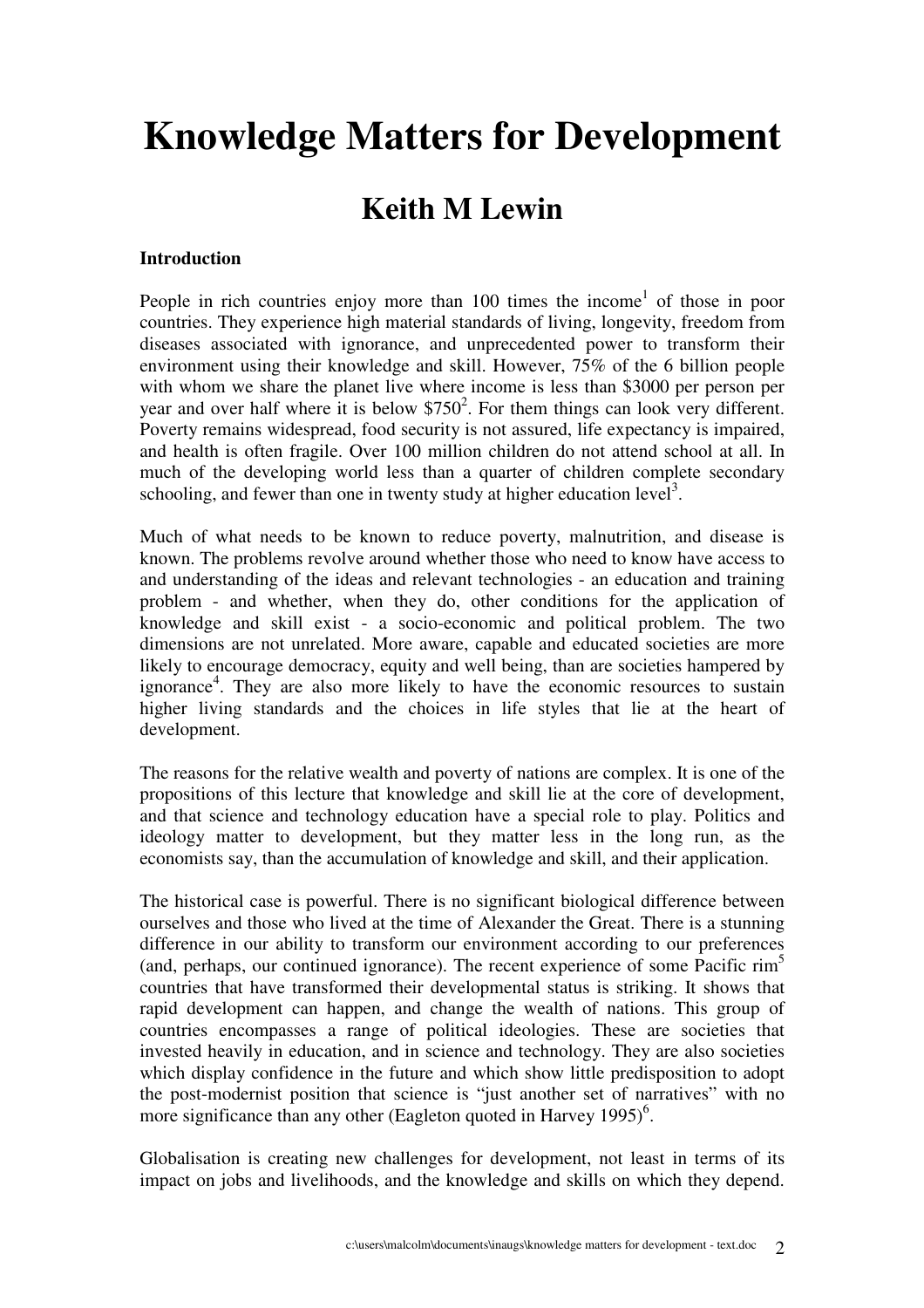New information and communication technologies (ICTs) offer novel possibilities for learning. More than ever before, international influences are shaping education systems. If these developments are to lessen, rather than increase poverty, and the deprivations associated with ignorance, clear thinking is needed. Stakeholders in the education and development process need to revisit the implications of *Development in a Divided World* - the title of one of the books that started the journey to where I now find myself<sup>7</sup>.

This lecture makes a contribution to this process. First it reviews some of the ways knowledge and skill, and science and technology, have shaped development, and development thinking. Second, it identifies some key features of the context within which educational development takes place. Third, it explores aspects of globalisation and their implications for educational investment in developing countries  $\overline{\text{S}}$ .

#### **The Meaning of Development**

Definitions of development are elusive. Let us take a recent one.

"Human development is the process of enlarging people's choices…. choices that are created by expanding human capabilities….. what people can and cannot do in their lives. At all levels of development a few capabilities are essential for human development….These are to lead long and healthy lives, to be knowledgeable and to have access to the resources needed for a decent standard of living..." (Streeten UNDP 1999:16)

For changes, and choices, to be developmental there has to be a consensus that some conditions of life are preferable to others. There is general agreement that freedom from disease, adequate nutrition and food security are basic human needs that should be met everywhere, and that improvements in the conditions of life are desirable e.g. adequate housing, clothing, communications, energy. Other things can be included. Streeten's choices add political, social, economic and cultural freedoms, opportunities for being creative and productive, and the recognition of human rights. Many of these things benefit from more, rather than less education. Several are clearly linked to competencies related to science and technology.

Thirty years of debate has resulted in most contemporary definitions of development recognising that educational investment plays a pivotal role in the achievement of many valued development goals<sup>9</sup>.

If participation in education is included in the list of goals as a right, as it is in the UN Charter on Human Rights, or as an indicator of development, as it is in the widely cited Human Development Index of the UNDP<sup>10</sup>, then education becomes part of the *definition* of development, as well as a means to achieve it.

In a nutshell, development is not happening unless more people are becoming more educated. It will not happen unless more people acquire more knowledge and skill.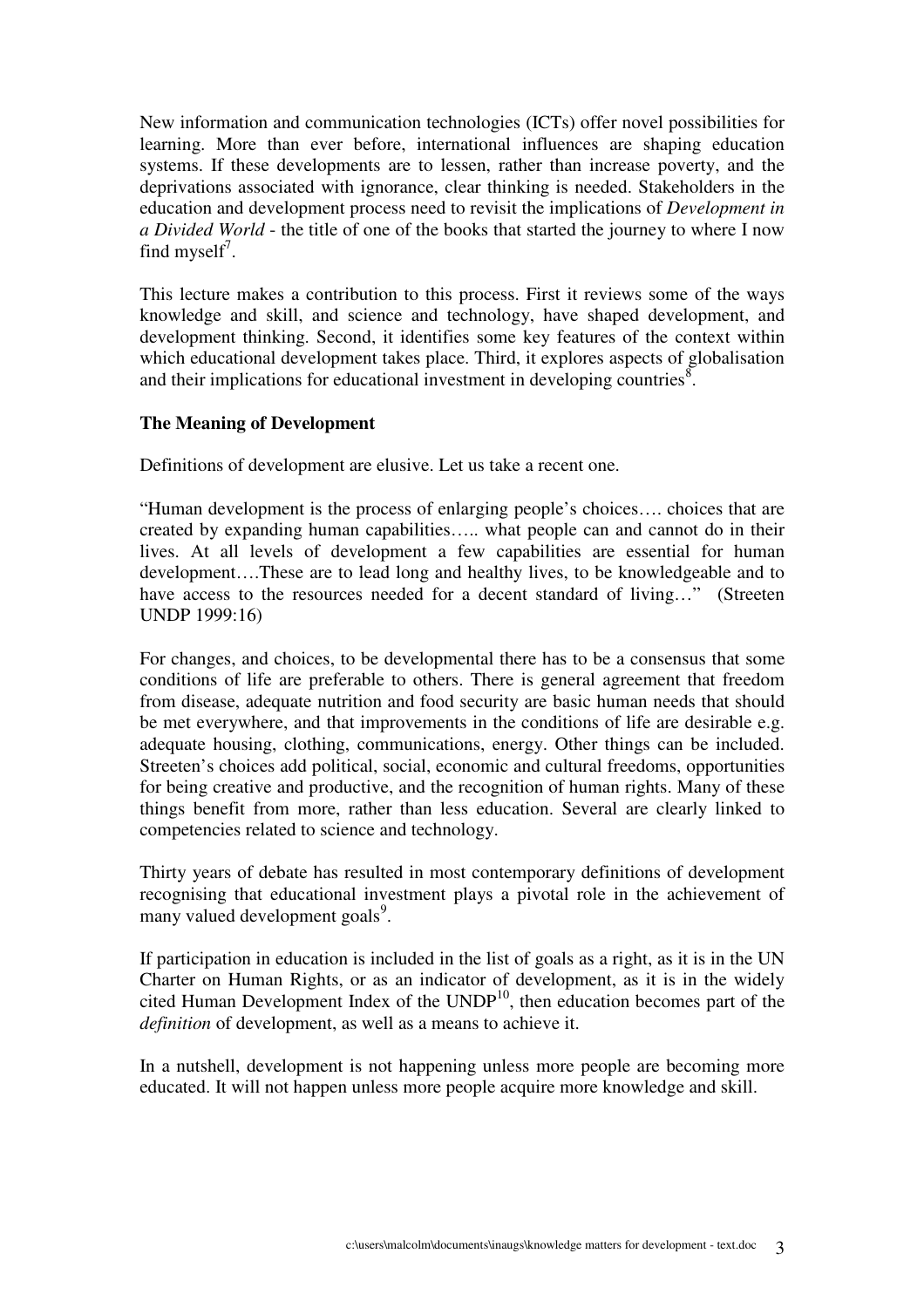#### **Why Knowledge Matters**

Development is both a technological process, and a cultural and socio-economic shift. Education systems matter for development because they have become the vector through which knowledge and skill can be acquired and applied. Much, but not all, of what has been important in the long run of development has had a science and technology flavour. This is my reading of development. It stems from my training as a scientist and a continued fascination with the interplay between technology, science, and development. This was first awakened through my time reading physics, and then through my mentors at Manchester in science policy. It was reinforced by the opportunities created for me when I came to IDS and Sussex in the early 1970s and by Ron Dore in particular. Always curious, always challenging, Ron is another one of the reasons why I am here today.

The importance of knowledge and skill for development can be illustrated in three ways.

First, history contains myriad examples of how economic development and social change have been associated intimately with the accumulation of knowledge and the applications of technology. Jared Diamond provides a very readable account of the role played by innovations related to food production, transport and warfare in the long sweep from pre-history (Diamond 1999). The development of agriculture, the refinement of metal tools, and the domestication of animals as sources of power, released populations from the precarious existence of hunter gatherers. They enabled societies to develop which generated surpluses. These surpluses allowed some individuals to take on specialised roles, not least those that promoted the accumulation of knowledge. Stable civilisations developed language, mathematics, and reading and writing. What distinguished those civilisations that developed early (e.g. in the Fertile Crescent, China, Egypt), from those that did not, was a combination of technological innovation, complemented by other conditions (social stability, favourable location, purposeful leadership) $11$  necessary for development. The technologies used preceded the development of modern education systems and what are now recognised as the methods of science and technology. But, they depended on thinking skills that were the forerunners of systematic methods of enquiry. Manifestly, these skills were passed from generation to generation through learning that was organised rather than serendipitous.

Any historical account of development has to recognise the key role played by technological innovation and the inevitability that those technologies which offer superior performance will displace those that are less efficient. And that those who possess them will have power over those who do not.

The familiar story of the development of clocks provides but one illustration of how important technological innovation has been for development. Maritime colonialism<sup>12</sup> depended on the ability to answer the question "Where am I?". On land the answer was not difficult; on the sea it was $<sup>13</sup>$ . John Harrison finally succeeded in producing</sup> chronometers that could keep time on board ships, which are now to be found at Greenwich. In so doing he solved the problem of longitude (Landes 1983, Sobel 1996). On the way, he invented the ball race and the bi-metallic strip – two innovations with widespread applications today. His technology was largely self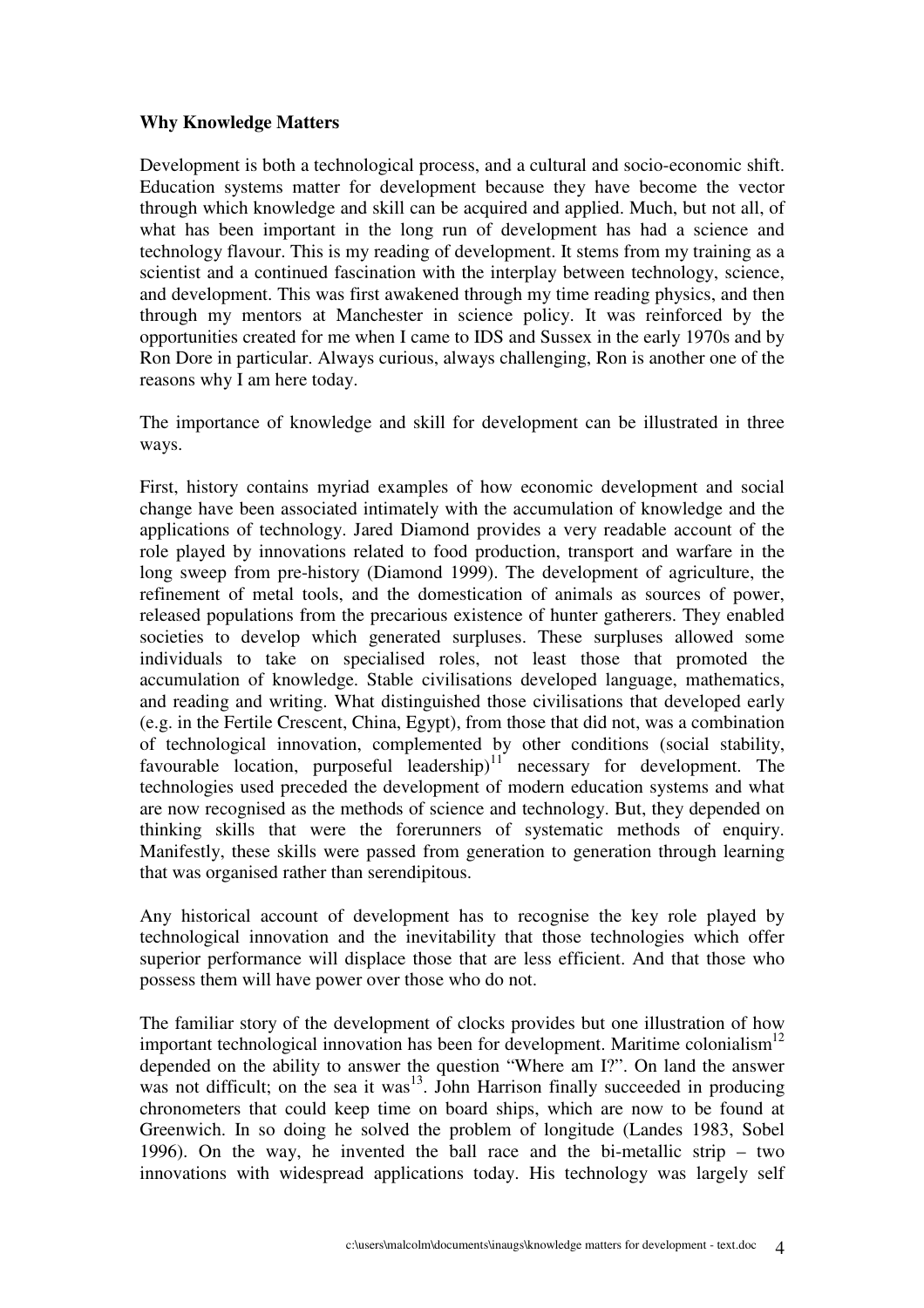developed, but it built on previous generations of clockmakers' ideas. The methods he used involved scientific reasoning. Science educators would like to think he would have progressed faster if he had had a formal science education $^{14}$ !

The development of the technologies of reading and writing was special. It enabled ideas to be transferred across the generations unaffected by the vagaries of memory. Their existence created the need to learn how to read and write, and hence the need for organised methods of instruction. Literacy began to allow ideas to spread within and across societies, less trammelled by hierarchy, secrecy, and superstition than would otherwise be the case. Literacy remained restricted to elites until the invention of printing. Technology created printing<sup>15</sup>, printing created the potential to share knowledge widely. At the beginning of the 21<sup>st</sup> century we need to remember that at least 900 million adults are still illiterate. If they had all completed basic schooling successfully this would not be the case, and they would be less likely to be poor and marginalised.

Second, the industrial revolution generated rapid development and transformed rural, agrarian societies into urban, manufacturing economies (Landes 1969,1998). It is true that many of the first innovators had limited education, and were practically rather than theoretically orientated. However, they did live in a world where literacy was becoming more common, and an accumulation of knowledge and skill made the previously impossible, practicable. As the process of industrialisation gathered momentum, and technological innovations increased in complexity, the benefits of an understanding of underlying principles became clear. Later innovations began to acquire the character of designed solutions to well specified problems, explored using the intellectual and empirical tools for enquiry associated with science and technology. The more it became possible to design solutions to production problems, the more efficient at generating wealth the industrial development process could become. Though education, and more specifically schooling, may not have been the only or the most important factor that catalysed the first wave of industrialisation, it can hardly have been irrelevant. It provided literacy, and access to ideas, to large swathes of the population. It created opportunities to acquire knowledge and skills that were too complex for casual acquisition, or too scarce to be acquired directly from those who possessed them.

It can be argued that economic development occurs in waves, linked to technological innovations which spawn changes in production, distribution and organisation, and which wax and wane as one cycle evolves to the next<sup>16</sup>. Four waves have been linked to the process of industrialisation. First, mechanisation (textiles, iron working, water power, pottery 1770-1840), second steam power and railways (machine tools, mass production of iron and steel 1840-1890), third, electrical and heavy engineering (cables, armaments, steel ships 1890-30), fourth, Fordist mass production (vehicles, aircraft, consumer durables, synthetic materials, petrochemicals 1930-1980). Each of these cycles depended on higher levels of knowledge and skill. Self taught artisans could adapt and improve water power technology and pottery glazing. They could not develop commercial jet aircraft, or synthetic materials with predictable properties. These needed formal education and training.

A fifth cycle may be under way. Globalisation is changing patterns of economic activity, employment and the knowledge and skills on which wealth generation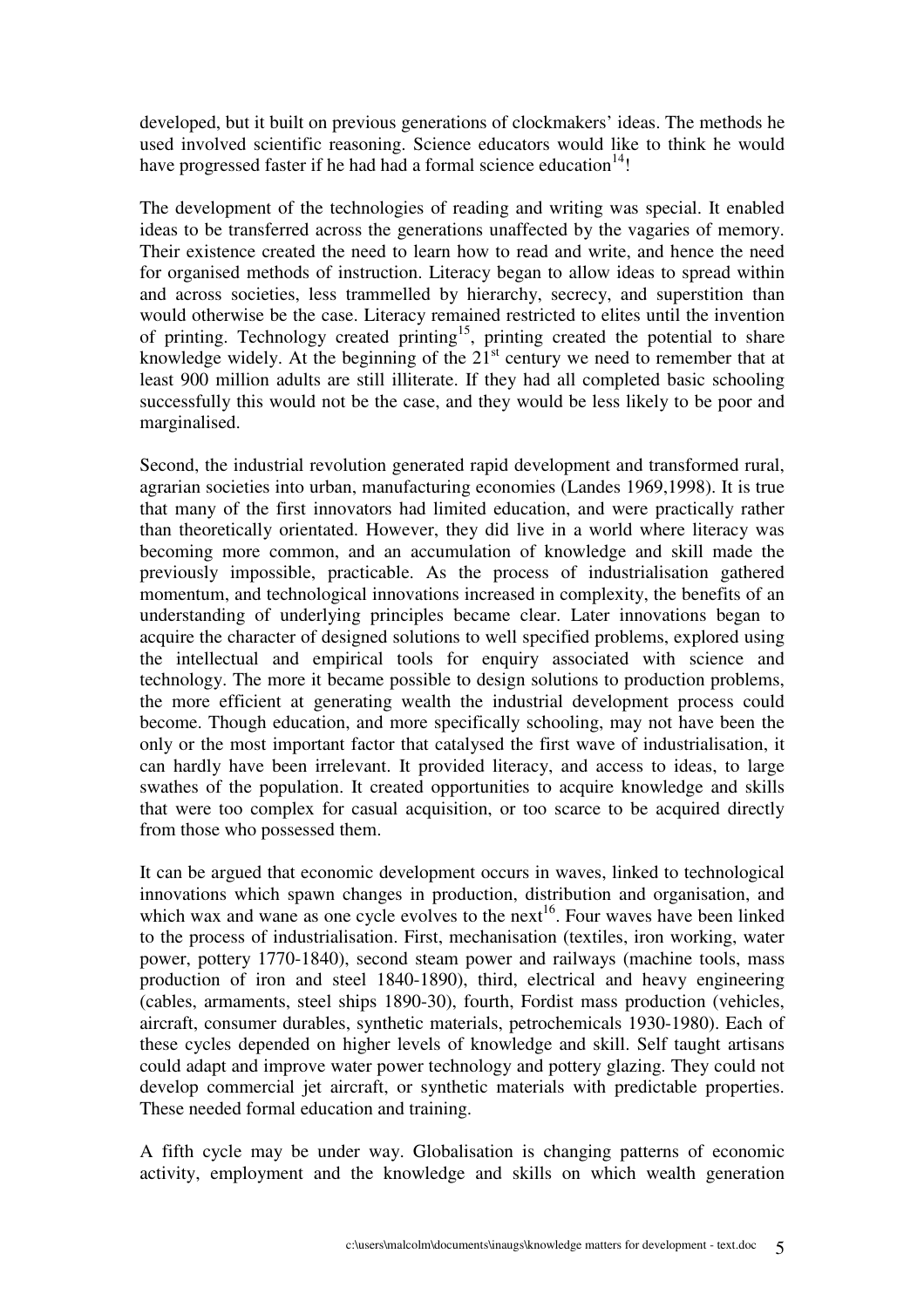depends. It is linked to the development of new information and communication technologies (ICTs). Satellite communications, mobile phones, computers, data storage devices, and integrated information based services are infusing economic life in rich countries. The new technologies depend on sophisticated hardware fabrication, analytic insight and imagination in the design of software, and thoughtful application. They have been developed in countries with high levels of general education and training, and strong science and technology capabilities. They are associated with a growing "digital divide".

Lastly, for some the most striking feature of development in the second part of the twentieth century has been the transformation of countries around the Pacific rim. Few predicted that Singapore, Hong Kong, Taiwan and South Korea would grow at unprecedented rates of 10% or more for a quarter of a century and come to account for significant shares of world manufacturing and trade. Singapore and Hong Kong are now richer than the UK in terms of national income per capita<sup>17</sup>. By the mid-1990s the value added in manufacturing in South Korea was 65% of that of the UK, though it had a population 25% smaller. Hong Kong had become the seventh largest exporter and the sixth largest importer in the world with a population of only 7 million (Dicken 1998:27 et seq). Malaysia, Thailand, Indonesia, and the Philippines had growth rates which were consistently between  $5\%$  and  $10\%$ <sup>18</sup>. China's growth since the end of the Cultural Revolution has been stunning at over 10% per annum since 1980 (World Bank 2000:210). For anyone as fortunate as I have been to witness first hand these transformations, some of the messages are compelling.

There is much evidence that these East Asian countries benefited from a well educated labour force which had a relatively high level of skill endowment (World Bank 1993:43). Basic education was near universal in advance of periods of rapid economic growth in all the countries (Tan and Mingat, 1992:15, Lewin 1998). Much of the export led growth that they experienced was in high value products with high knowledge content. Many of these products, and the associated production processes, had a scientific and technological base. It is educational investment at secondary level and above that is most closely associated with the export-led growth of these countries (Wood and Ridao-Cano 1996:28). Skill accumulation occurred as a result of this investment, at the same time as skill intensity in industry and services increased, creating a virtuous circle for development.

The story of rapid development in these countries is complex. Many other factors in addition to education played a part<sup>19</sup> and these differed in importance between countries (Fukuyama 1995, Castells 2000). However all the countries did invest heavily in their education systems, and most targeted science and technology as a priority<sup>20</sup>. Without such investment growth would have been compromised. Further confirmation of the value of knowledge and skill accumulation comes from the recovery of the Asian Tiger economies that some pronounced dead after the currency crisis of the late 1990s. Dead Tigers do bounce. Their investments in human capital have remained a motor for growth.

The journey so far will come as no surprise to those familiar with the vast literature exploring the benefits of investment in human capital. This implies that economic growth cannot be explained by increases in land, labour and capital alone. What growth remains unexplained may be best understood as the result of increases in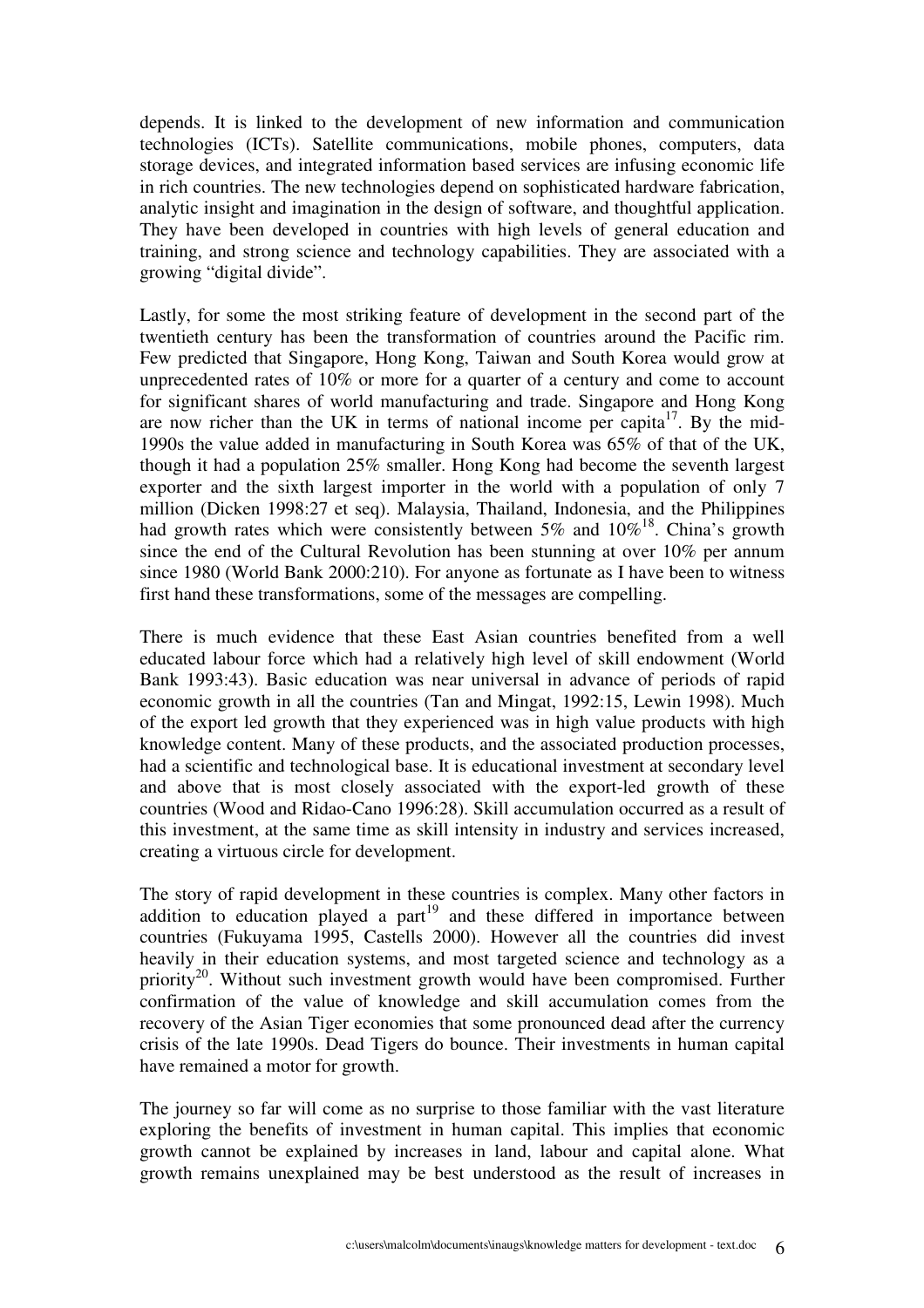productivity resulting from improvements in the quality of the labour force (through higher levels of education) and from innovations in technology (which depend on the application of knowledge). The arguments and the evidence need no repetition here $^{21}$ .

When I first came to Sussex there was much debate about whether the role of education systems in development was best understood as an investment in human capital by individuals and states, or as a mechanism which allocated occupational and social roles in stratified societies. Human capital theory was under attack. Dependency theorists argued that schooling in developing countries was often oppressive, marginalising, and an obstacle to development. It was derived from colonially inherited models attractive to transnational elites, but of little utility for the mass of the population. Screening theory was fashionable - the idea that school systems identify more and less talented students and set them on different tracks without necessarily adding much to their capabilities (Berg 1970, Arrow 1973, Dore  $1977)^{22}$ . Rich country research suggested that home background, and other non-school variables, largely determined achievement, not the quality of schooling (Coleman 1966, Jencks 1972, Halsey 1977), though other research suggested that schooling might be much more important in developing countries<sup>23</sup>. Some went as far as to advocate de-schooling society - a prescription that seemed especially punitive for those in poor countries, many of whom were already unschooled (Illich 1972).

The Diploma Disease research on which I worked (Dore 1976, Oxenham 1984, Little 1997) suggested that later developing countries acquired the social technology of modern education systems under very different conditions from their development in early industrialising countries<sup>24</sup>. In particular, their importance in social role selection for scarce opportunities in modern sector employment, might overshadow their educational purposes. As a result they were prone to suffer from excessive amounts of examination orientation. This could lead to the trivialisation of knowledge, defined narrowly by examinations that promoted recall rather than higher cognitive skills. Arguably, there were adverse consequences *both* for those who succeeded (they were excessively examination orientated, their learning was dominated by the acquisition of discrete information to be recalled, their motivation to learn was extrinsically determined) and for those who failed (they lacked skills relevant to livelihoods, could apply little of what they learned, and suffered low self esteem). In Dore's words "learning to *get* a job might displace learning to *do* a job".

The Diploma Disease studies, and subsequent work (Lewin with Stuart 1991), did produce evidence that supported some of these propositions. Learning and teaching the developing countries we studied, did suffer from pressures arising from ritualised selection procedures, much of what was learned and taught was of dubious relevance for the majority of students.

But it did not have to be. If examination and assessment systems could be directed towards outcomes that had utility; and if *educational* qualification could be linked less directly to selection in the labour market, then perhaps schooling could make a more effective contribution to development. The conclusions did not contradict human capital theory.

Since these studies were undertaken, the neo-liberalism of the nineties has eclipsed the dependency and screening theorists. Governments, agencies and individuals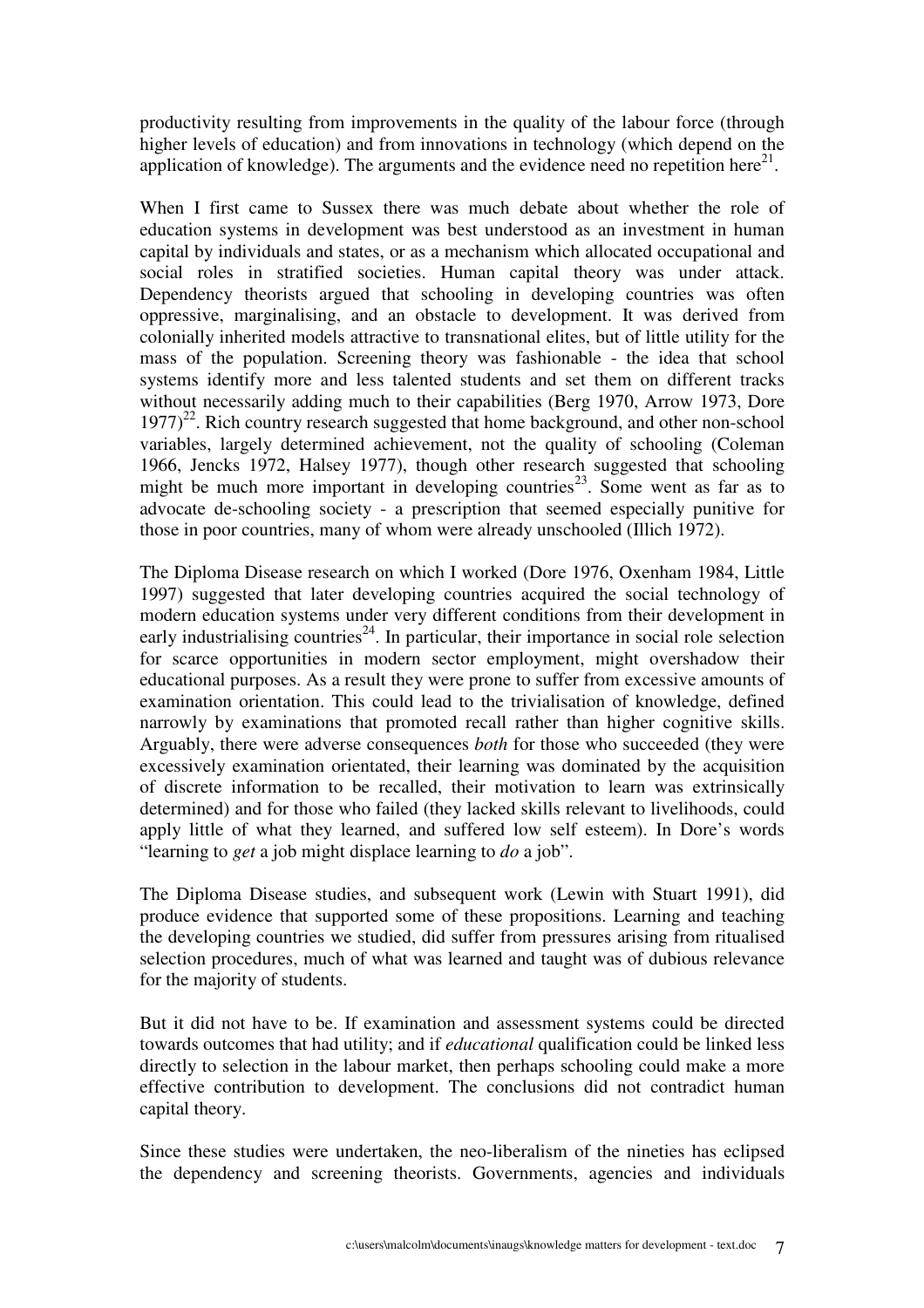behave as if they believe in human capital theory - so also do many economists when considering school choice for their children! The de-schoolers have also disappeared from sight. It is now more obvious to me than it was 25 years ago, that those countries that have transformed their developmental status really *do* have more effective education systems than those that have not. And that successful promotion of scientific literacy and more specialised investment in science and technology has paid dividends.

What might we conclude from this part of discussion?

Development is about expanding choices, and the growth in resources that makes choices possible. Many of the things that are widely valued depend on knowledge and skills and the opportunity to apply them productively. Increasingly education systems, especially at secondary level and above<sup>25</sup>, are at the core of the development process. As societies have become more complex, and the technologies on which they depend acquire higher "entry prices" in terms of knowledge and skill, those states and individuals who have invested in education have reaped economic and social benefits. Development has happened, the world economy has grown, and more have benefited than have been marginalised. It has not been a zero sum game where every winner needs a  $loser<sup>26</sup>$ .

Before turning to discuss some of the challenges created for education by globalisation, it is useful to pause and remind ourselves of some of the realities that confront educational planners in poor countries.

#### **The Education and Development Context**

Three key factors shape educational development prospects. These are participation rates, dependency rates, and resource availability.

#### **Participation**

The 100 million children who do not attend school at all are located primarily in Sub-Saharan Africa and South Asia (about 18% of all children in developing countries) (Chart1). In these countries access to primary schooling remains a priority, but not to the exclusion to investment at higher levels. More than 60 million children do not attend secondary school in Africa (over 70% of those of school age) and over 180 million in Asia (over 45%), mostly in South Asia. Two thirds of the countries with low secondary enrolment are in Sub-Saharan Africa (Lewin and Caillods 2000:5).

Chart 2 shows male and female enrolment rates<sup>27</sup> at secondary for selected countries. This indicates an upper limit to the proportion of pupils who might study science and technology<sup>28</sup>. It also implies that countries with low enrolment rates at secondary have more boys than girls enrolled, and those with higher enrolment rates have more girls.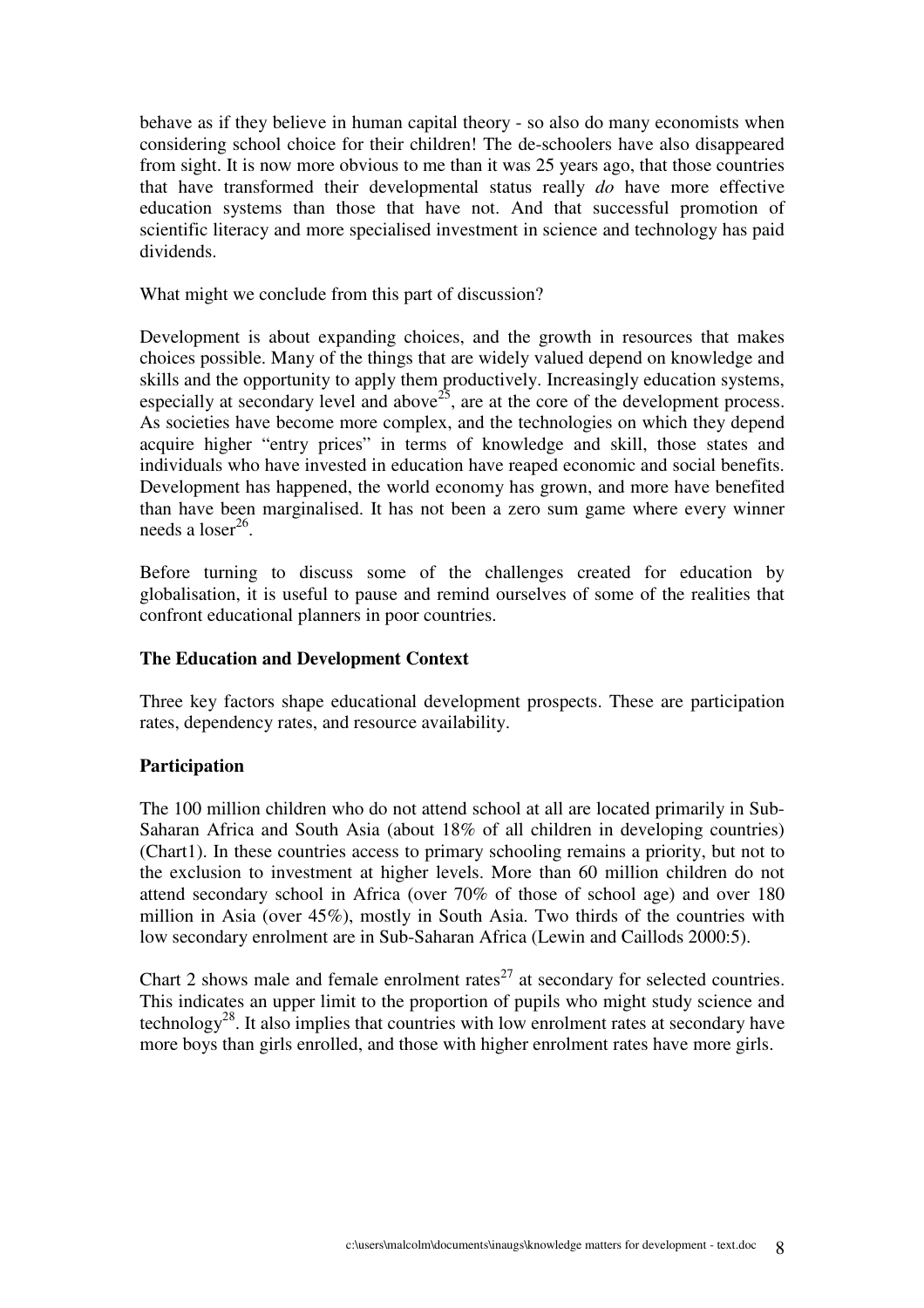



Source: UNESCO Database 2000





Source: Lewin and Caillods, (2000)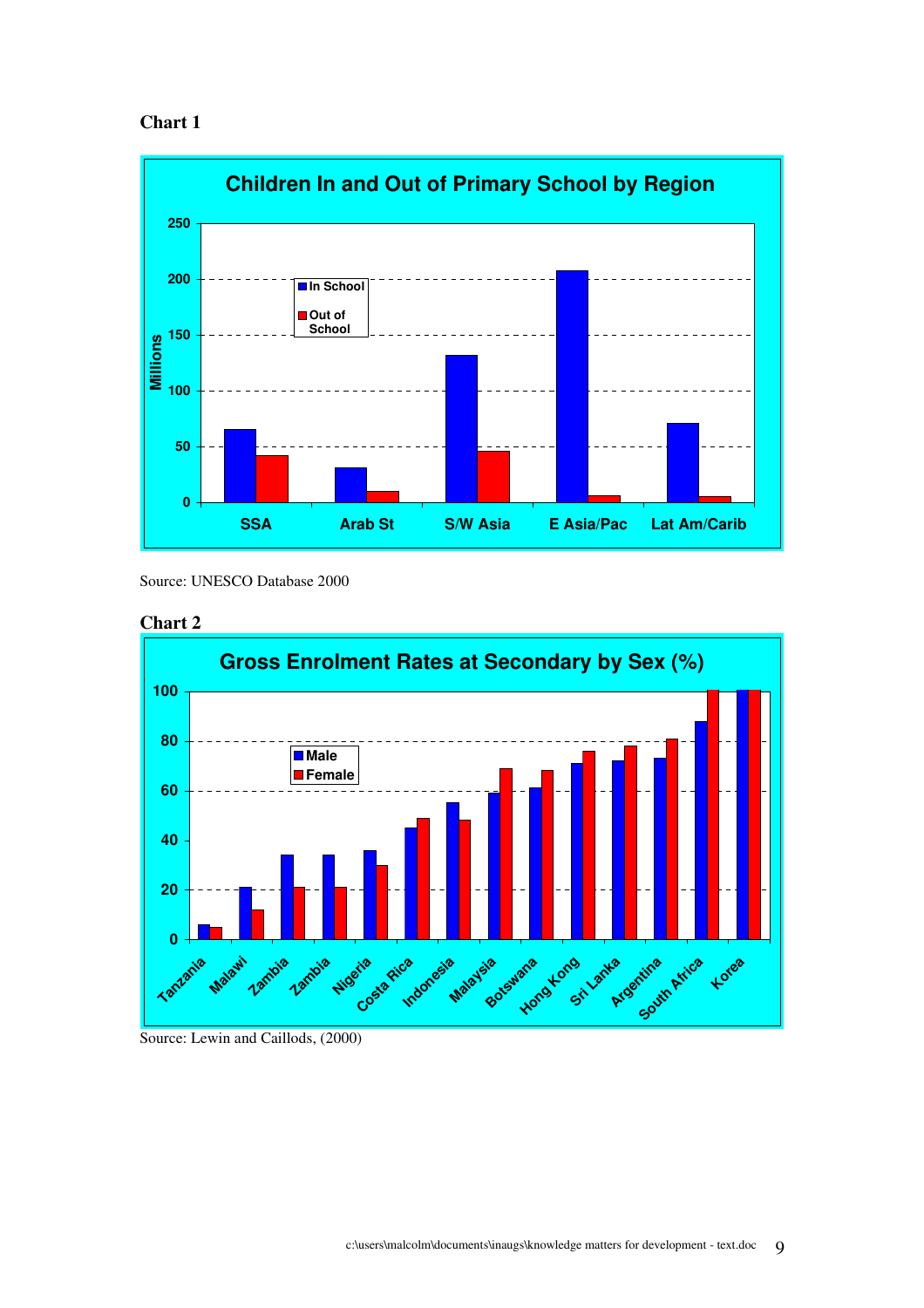Table 1 separates out all countries into four groups – those with enrolment rates at secondary below 40%, 40%-70%, 71%-90% and over 90%.

| Table 1 Average values of GNP per capita, population growth, Gross Enrolment |  |
|------------------------------------------------------------------------------|--|
| Rates at Primary (GER1) and Secondary (GER2), and % of females enrolled as   |  |
| $\%$ of males.                                                               |  |

| Country          | Number of       |             |                    |     | GNP per   Population   GER1 1995   GER2 1995 | Primary | Secondary               |
|------------------|-----------------|-------------|--------------------|-----|----------------------------------------------|---------|-------------------------|
| Group            | Countries       |             | capita growth rate |     |                                              |         | female as % female as % |
|                  |                 | 1995 (US\$) | $\%$               |     |                                              | male    | male                    |
|                  |                 |             | 1995               |     |                                              | 1995    | 1995                    |
| V.Low            | 44              | 590         | 2.9                | 80  | 21                                           | 81      | 70                      |
| GER <sub>2</sub> |                 |             |                    |     |                                              |         |                         |
| Low GER2         | 37              | 2 5 5 0     | 2.1                | 106 | 56                                           | 97      | 100                     |
| Mid-GER2         | 34 <sub>1</sub> | 5 8 3 0     | 1.2                | 101 | 80                                           | 98      | 106                     |
| High GER2        | 31              | 17 260      | 0.8                | 102 | 107                                          | 99      | 102                     |

Source: Lewin and Caillods 2000)

Table 1 shows that countries with the lowest levels of participation in education have low GNP per capita, and high population growth rates. Gross enrolment rates at primary are over 100% in all but the first group of 44 countries (out of 146). Average female primary enrolment rates are similar to those of males except in the very low GER2 group. Strikingly, male enrolment rates exceed those of females in secondary schools in 90% of very low GER2 countries; female enrolment rates equal or exceed males in 70% of all other countries. Higher rates of secondary enrolment seem to favour females. These averages conceal the fact that in particular countries the picture may look very different. What we can conclude is that primary enrolment remains a substantial problem in the poorest countries, but not in others, and that secondary participation is well below levels that ensure that most complete the secondary cycle in a much larger group of countries.

Chart 3 shows estimated participation rates in science as a percentage of the age group for selected countries. The range is very wide - 5%-100% at lower secondary level and  $2\%$ -60% at upper secondary<sup>29</sup> (Caillods, Gottelman-Duret and Lewin 1997:31).

Chart 4 shows the number of science and engineering students in different countries. In Sub-Saharan Africa there can be less than 2 science and engineering students per 10,000 people, in Korea more than 180.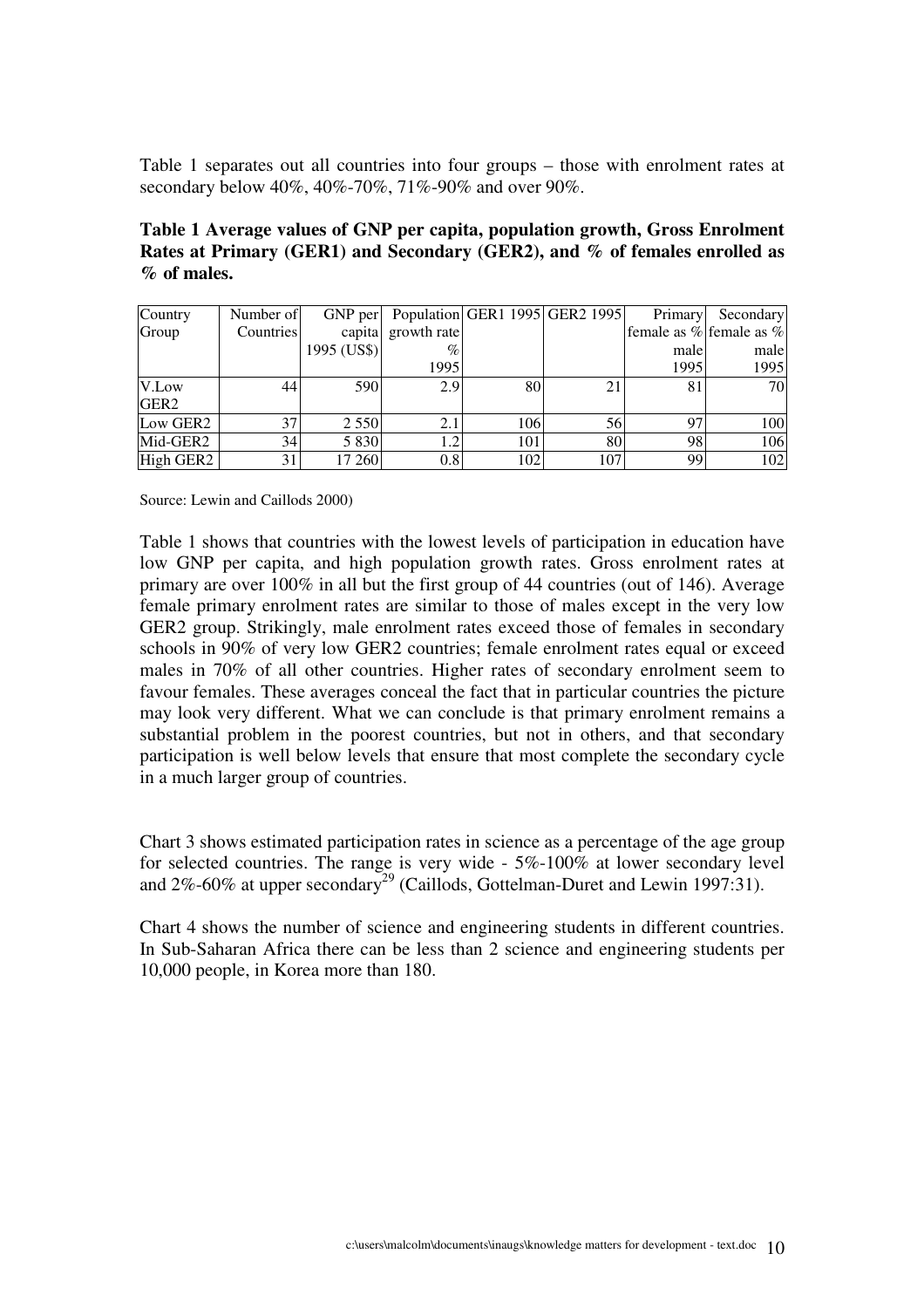#### **Chart 3**



Source: Caillods, Gottelman-Duret and Lewin 1997

#### **Chart 4**



Source: UNESCO Database 2000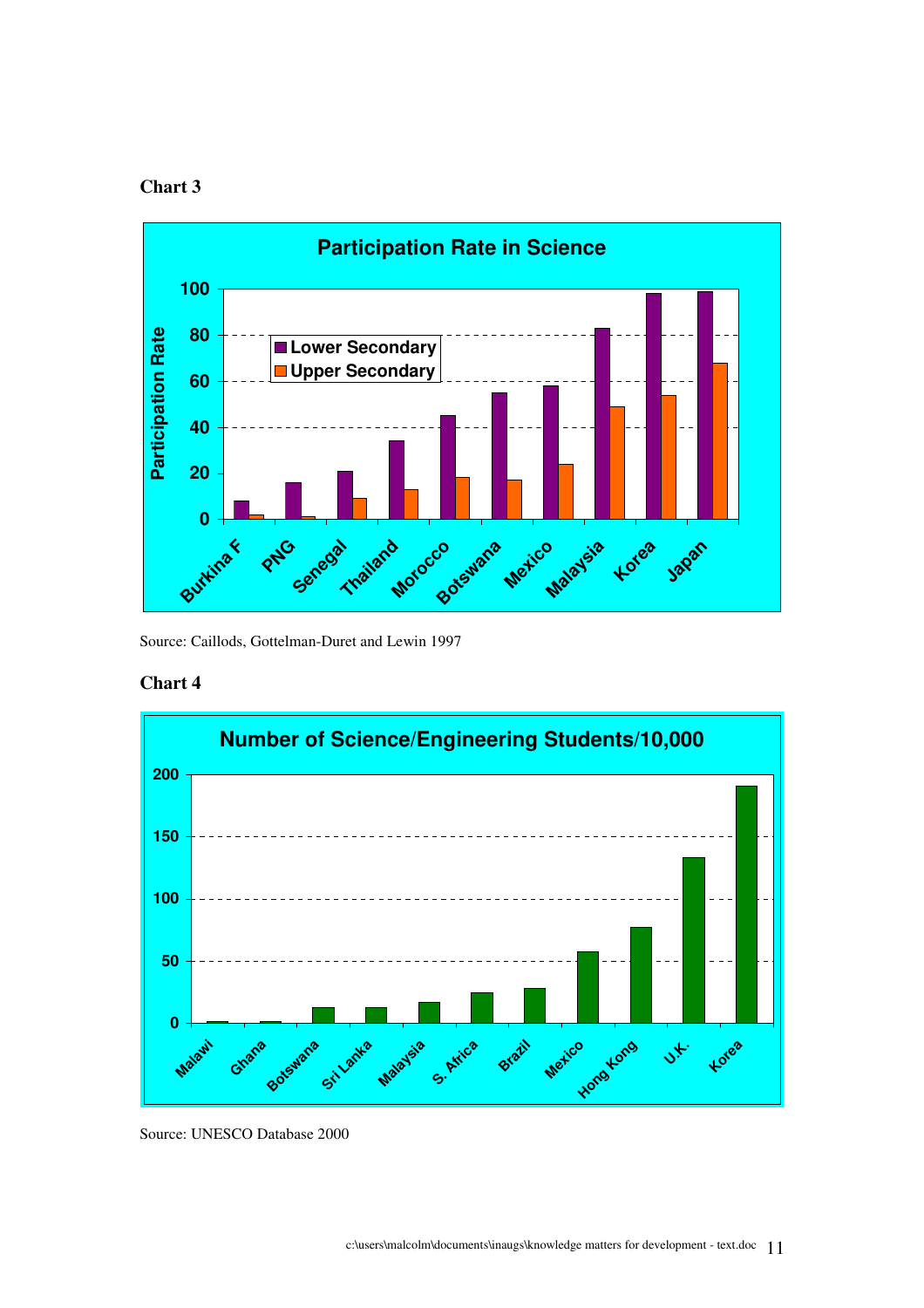#### **Demography**

The greater the ratio of children to those of working age in the population, the more difficult it is to provide sufficient school places. In Europe 0-14 year olds comprise about 25% of the population from 15-65 years; in Sub Saharan Africa this proportion is over 85%. Dependency rates are high where population growth rates are high. If population grows at 3%, twice as many schools, teachers, textbooks etc. will be required every 25 years. In some Asian countries the number of children is falling<sup>30</sup> – allowing the amount invested in education per child to grow without increases in public spending, and facilitating high levels of secondary enrolment.

Demographic transition to lower growth has occurred widely<sup>31</sup>, except in Sub-Saharan Africa. Falling birth rates lead to a greater ratio of those in the workforce to school age children making it possible to invest more per child an increase participation rates at sustainable levels of cost. Chart 5 illustrates this. Many studies show that fertility, infant mortality and children's health are linked to years of schooling, especially for girls (Cochrane 1979, Cochrane et al 1980, Berhman 1991) - more educated women tend to have fewer children, leading to lower dependence rates and higher enrolments for the same allocation of resources.



#### **Chart 5**

By contrast, where there is high population growth and low life expectancy, the ratio of those in the workforce to those of school age will fall. This makes it difficult to raise participation rates since the fewer workers are supporting the education of larger numbers of learners in schools. Chart 6 illustrates this.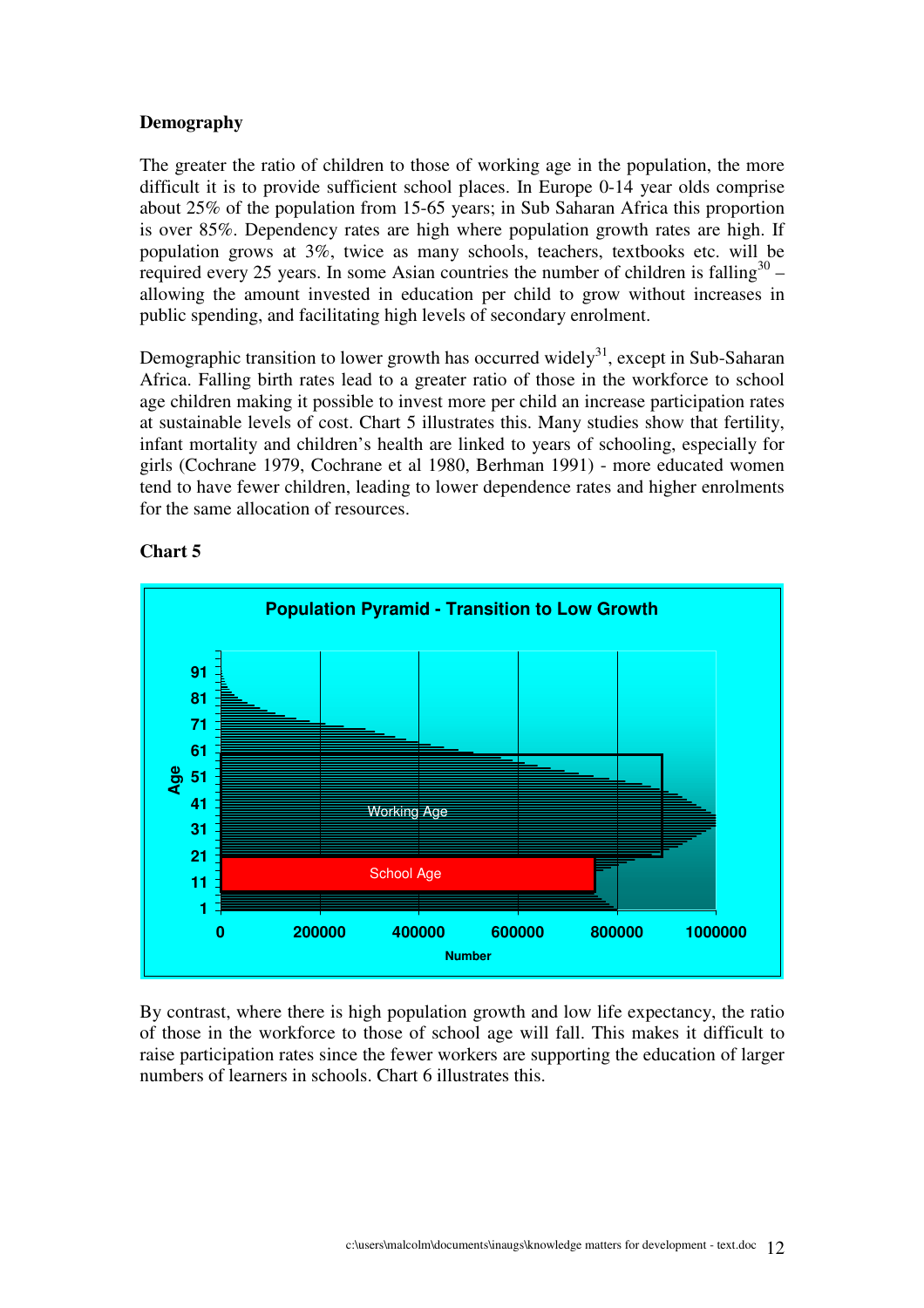#### **Chart 6**



Africa's high population growth rates may be changing. HIV/AIDS is the most serious threat to development in those countries worst affected<sup>32</sup>. Life expectancy is projected to fall by 10 to 20 years in more than 10 African countries over the next decade (Chart 7).



#### **Chart 7**

Source: UN Population Division 1998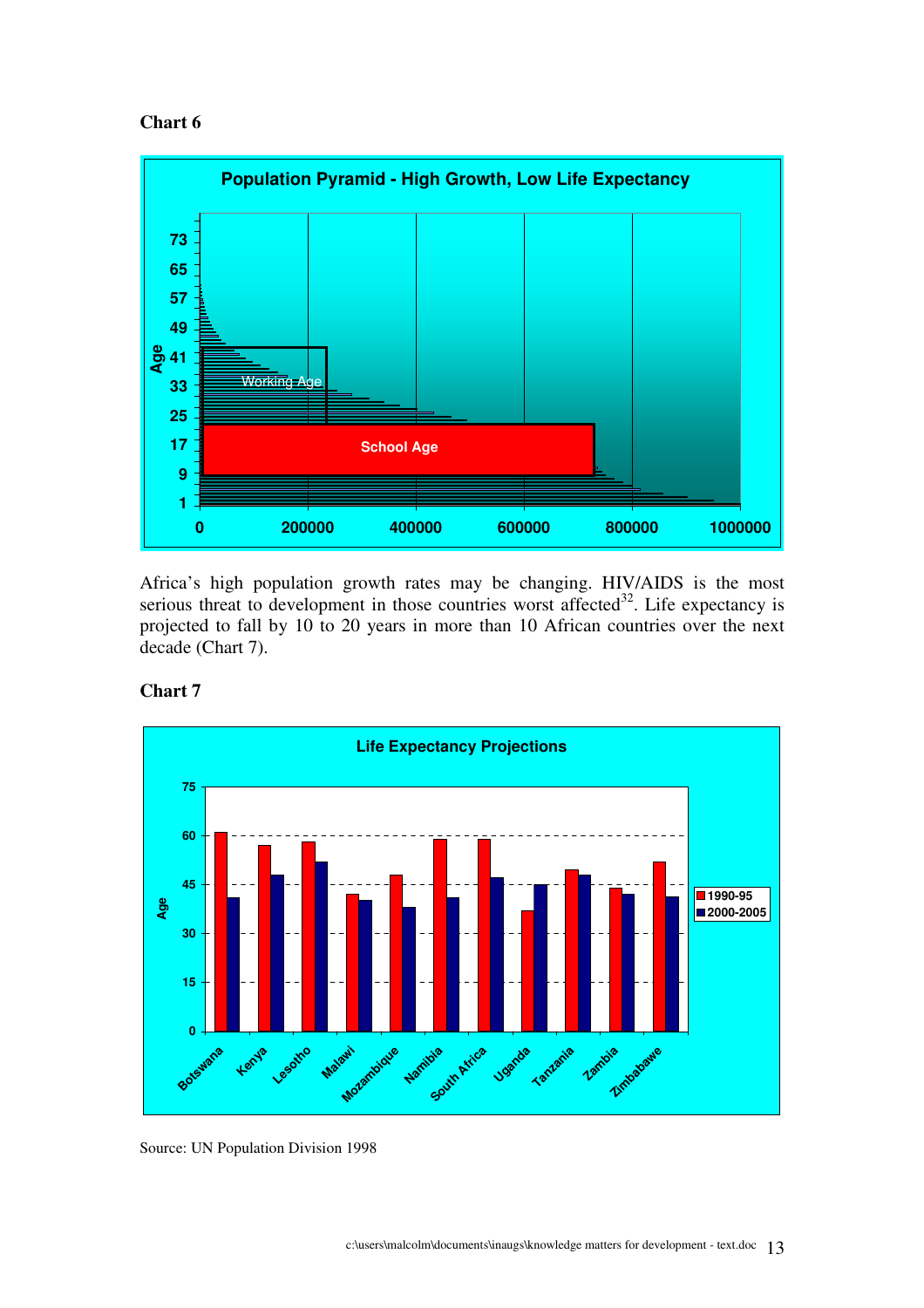Other parts of the world are also seriously affected by HIV/AIDS. If health education campaigns are successful it is possible that pessimistic projections will prove unfounded<sup>33</sup>. If not, there will be far reaching implications for participation, teacher supply, science and technology curriculum, and educational finance.

HIV/AIDS is an educational problem (and a science education problem) both from the point of view of the public health awareness that can reduce new infections, and in terms of the knowledge and skills needed to develop methods of medical intervention in relation to its transmission and treatment $^{34}$ .

#### **Resources**

Globally, public expenditure on education represents about 4.8 % of GNP. Sub-Saharan Africa exceeds this (5.1%); East and Southern Asia allocate significantly less - around  $3\%$ . Somehow they manage to deliver more education for less<sup>35</sup> (Chart 8). Within these averages there are wide variations. Namibia and Botswana allocate more than 8%, whilst Zambia commits a little over 2%; Malysia over 5% and Pakistan no more than 3%. This indicates very different levels of public commitment to education.



#### **Chart 8**

The amounts of money these percentages represent give some idea of the resources available. Malawi allocates about 5.5% of GNP to all educational services (about US\$ 120 million). It is used to educate nearly 3 million primary school students, perhaps 150,000 secondary students and a few thousand undergraduates<sup>36</sup>. This is about the same as the annual recurrent budget of the University of Sussex!

The richest countries allocate more than \$5000 per secondary student per year; the poorest less than \$100 (Chart 9). If 10% of expenditure is retained for non-salary

Source: UNESCO Database 2000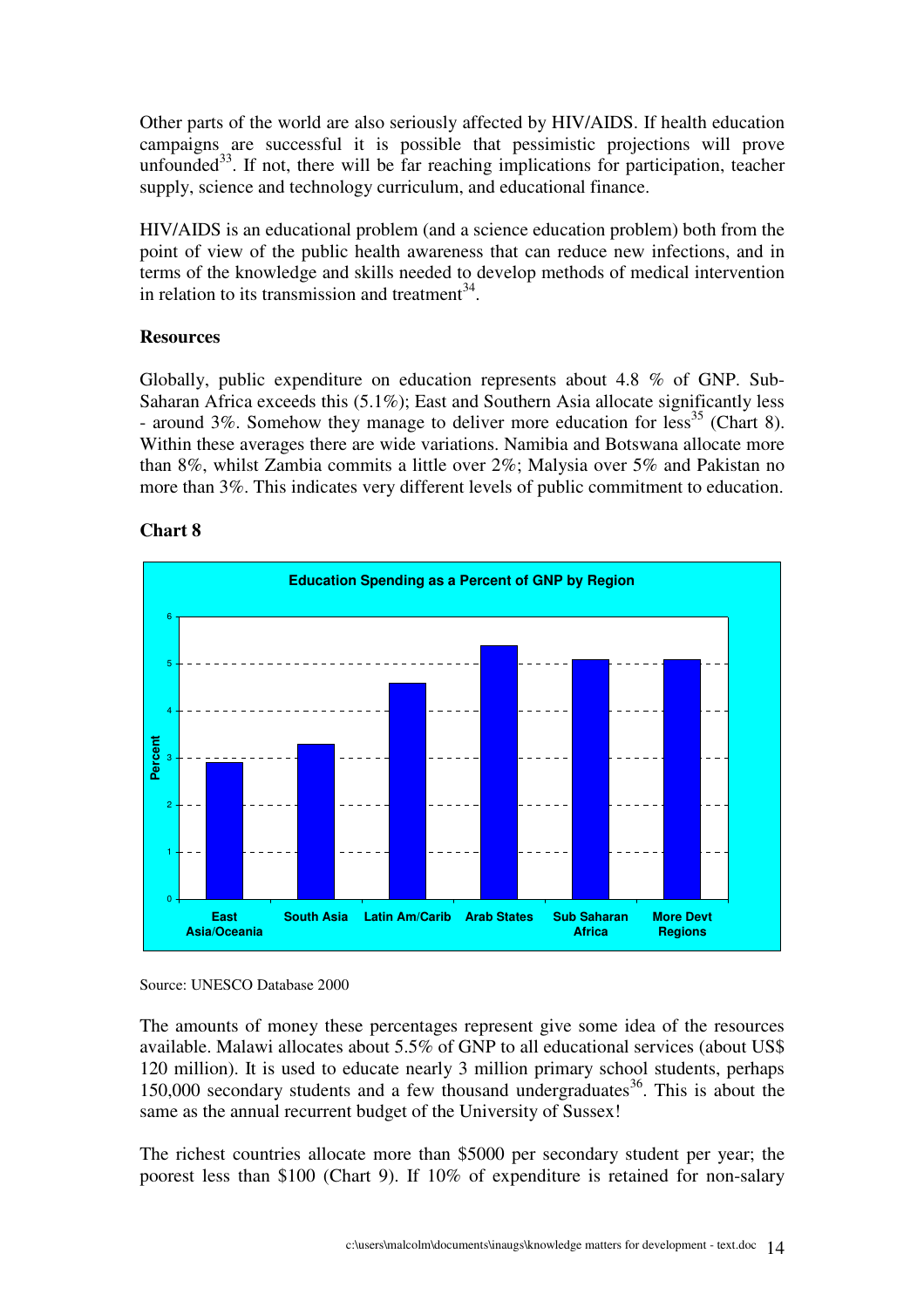expenditure and 20% is allocated to science and technology education, then the amounts available in the poorest countries can be as low as  $\frac{1}{2}$  per student per year<sup>37</sup>. At higher education level the comparable figure is about US\$50 in Sub Saharan Africa.



#### **Chart 9**

From this and other data we can make the following observations.

Participation at primary remains problematic in parts of Africa and South Asia, especially in the poorest countries.

Participation in secondary schooling and in science is low in a much larger group of developing countries. This results in very small numbers following science and engineering to higher education levels. This has consequences for labour markets and for development strategies.

Demographic transition to lower population growth rates and dependency ratios facilitates higher enrolment rates and resources per child.

Educational spending as a proportion of GNP is low in some regions but not all. It buys different enrolment rates. The real amounts available to support science and technology education can be very small in the poorest countries.

It is against this backdrop that we now turn to consider knowledge matters and globalisation.

Source: UNESCO Database 2000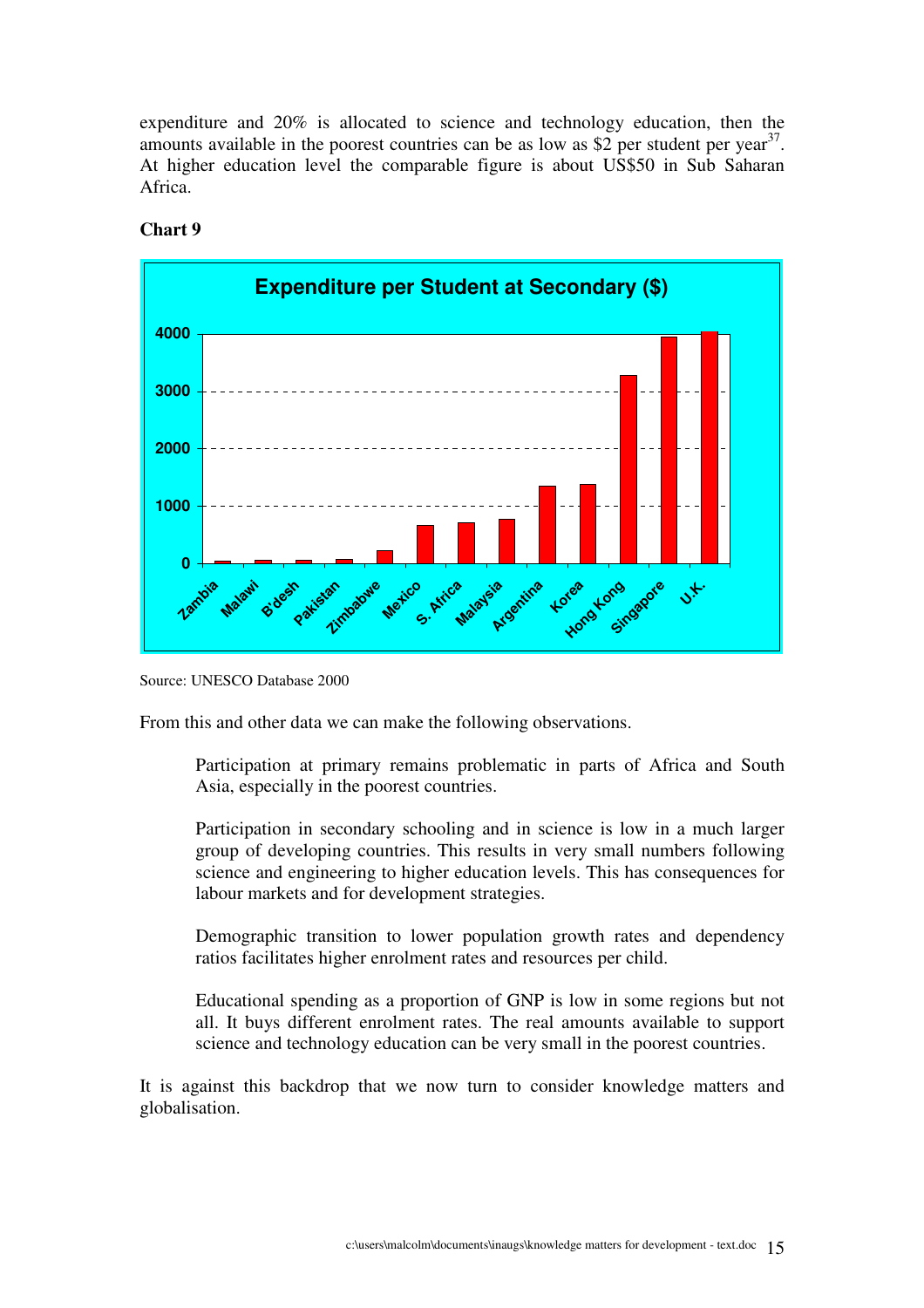#### **Globalisation**

Globalisation has many definitions, possibly as many as the number of authors contributing to the field. At the last count Amazon.com lists 104 book titles including the word "globalisation". A simple (economic) definition is that globalisation is defined by the development of international markets and the lowering of transaction costs, otherwise encapsulated in the word "liberalisation". National and international economic policy has shifted substantially since the 1970s to favour marketisation and the reduction or removal of barriers to trade (UNDP 1999:29). Although there is some consensus that something is happening which is different, there is a lot of disagreement about what it is, and whether it is to be welcomed or resisted<sup>38</sup>.

Some conservatives contest whether globalisation represents real changes. They note that in the nineteenth century Europe and North America dominated world trade and imposed "global" institutions on others. Although trade seems to have become more globalised, with exports rising rapidly, 80% of foreign direct investment remains concentrated in only 20 out of 190 countries. How globalised are the other  $170^{39}$ ? Nevertheless, it is true that multinational corporations have expanded their share of trade $40$ . They were responsible for more than one third of world exports by the mid-1990s, bringing with their activities commonalities in products, processes, employment and training practices between countries.

For social theorists (e.g. Green 1997), Giddens (1999), Castells 2000) globalisation extends well beyond the realm of economics. Trade in goods with a cultural dimension has become a vast enterprise - fast food franchises, CNN, media narratives from Disney to Diana, and Manchester United shops in Malaysia<sup>41</sup>. By some measures the USA's largest export industry is not computers, aircraft or cars; it is films and television programming (UNDP 1999:33). These shape the way people think, what they desire, and their values and their actions. The growing mobility of workers, and of jobs, between countries, leads to new social dislocations. As many as 150 million people live and work outside their countries of origin legally, and many more illegally. Tourism brings millions of people into cross cultural contact, and sometimes conflict. Very large numbers of students travel abroad to study; many more take courses, the design of which is determined by rich country tastes and preferences. Increasingly education, qualifications and training services are being traded across borders and into developing countries (Little 2000) (e.g. by examination boards, publishers of educational texts and software, suppliers of consultancy services, and through satellite university campuses $42$ ).

The implications for education systems of economic liberalisation and the globalised diffusion of cultural artefacts have many nuances (Hallak 1998). The consequences of embracing policy associated with liberalisation (e.g. markets, competition, privatisation, student fees) have been far reaching. China's Open Door policy in the 1980s and its embrace of virtually unregulated capitalism - " the socialist market economy" - across most economic activities is but the most striking triumph, if that is what it is, of free market economics.

When I first started working in China after the Cultural Revolution the Communist party permeated every activity of ordinary people. Income inequality, and incomes were low; school participation rates were high, and there was relatively little variation between schools in curriculum, teachers' salaries, costs per child, and availability of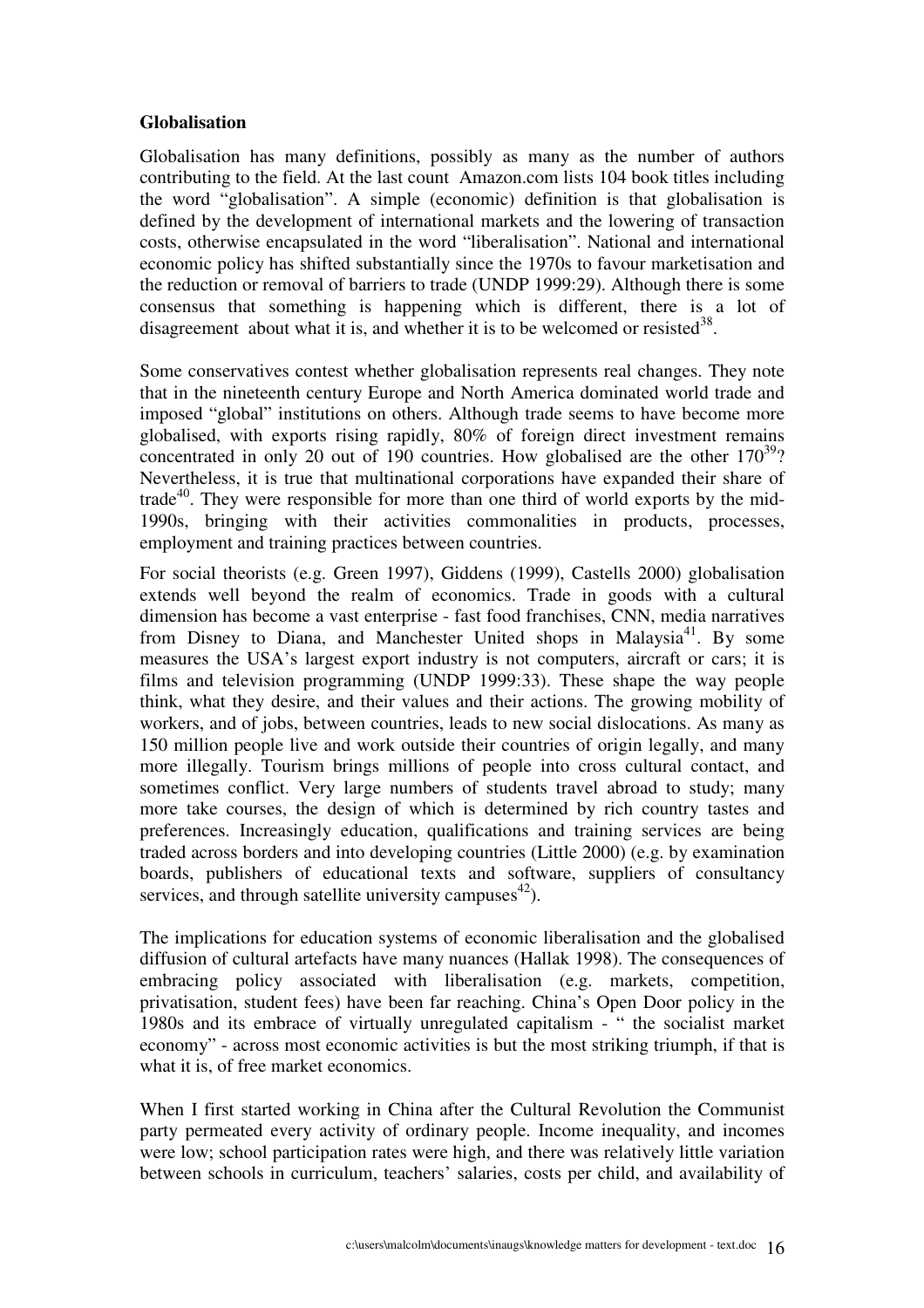learning materials. Mao's famous dictum that "good thoughts lead to good deeds" was being replaced by Deng Xiao Peng's pragmatic "the only criterion of truth is practice", "cats that catch mice deserve the cream" and "let a few people get rich" (Lewin, Little et al 1984, Lewin, Wang et al, 1984). Sixteen years later our recent study showed astonishing variations between urban and rural schools. City school finances have been transformed as a result of official and unofficial uses of assets (renting out buildings, selling playgrounds for commercial development), charging of fees, requiring "donations" for enrolment to prestigious colleges, and running businesses from taxis to kindergartens (Lewin, Qu Heng Chang et al 2000). School children follow international sporting events, dress at the cutting edge of fashion, aspire to possess mobile phones, and ambitiously pursue individual success. Neoliberalism has thus come to China in a number of vigorous, unpredictable and potentially socially disruptive forms.

What are some of the more specific issues that globalisation invokes for educational development? I comment on three arenas – employment and skills, the impact of ICTs, and possible implications for the curriculum.

#### **Employment and Skill Issues**

Reich (1993:173) has drawn attention to how rich world labour markets are segmented in terms of routine production workers, in-person service providers, and symbolic analysts<sup>43</sup>. The latter "solve, identify and broker" problems by manipulating symbols. Included in this category are people who "call themselves research scientists, design, software, civil, and biotechnology engineers", and "even a few creative accountants". Their tools "May be mathematical algorithms, financial gimmicks, scientific principles, psychological insights about how to persuade and amuse, systems of induction or deduction, or any other set of techniques for doing conceptual puzzles". This already sounds like a case in favour of emphasising investment in science and technology education. Reich sees symbolic analysts as a motor for growth, arguing that "even the most impressive positions in organisations are vulnerable to worldwide competition if they entail easily replicable routines. The only true competitive advantage lies in the application skills in solving, identifying, and brokering new problems". Each nation's primary assets "will be its citizen's skills and insights". By this account even the Ford Motor Company needed to, and was becoming, post-Fordist in its organisation, and the skills it needed in its work force.

The services of production workers and symbolic analysts (and to an increasing extent for in-person services<sup>44</sup>) are traded globally. They benefit from higher rather than lower levels of knowledge and skill, which need to be associated with a whole range of other attributes<sup>45</sup> to be traded competitively. Increasingly jobs, as well as people, migrate. The software industry in Bangalore has successfully captured substantial amounts of work from companies who find it cheaper to employ (relatively) well paid Indian computer professionals. Airline ticketing is now routinely serviced from centres in developing countries where labour cost are low, international languages are spoken, and workers are reliable and well educated. The NHS processes its dental records in Sri Lanka.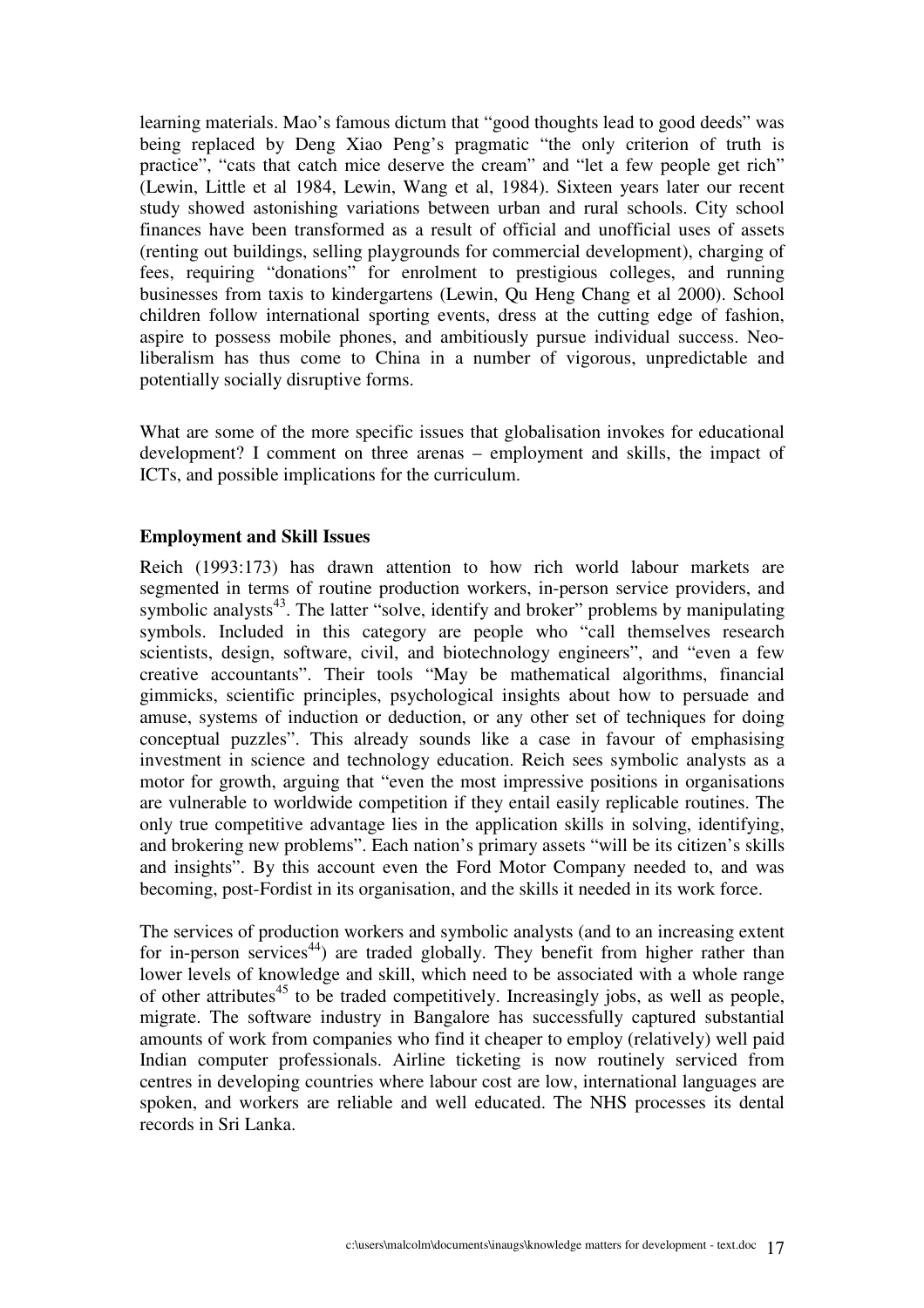Recently, a UK based dot.com company<sup>46</sup> sent five tons of data to China to create a data base from the register of electors (Times August  $26<sup>th</sup>$ ). I logged into this site out of curiosity. Within five minutes I established the names and telephone numbers of all the residents in my street, including home based businesses, obtained an ordnance survey based map of my location, and an aerial photograph of my house. I could have this for anyone in eight European countries. More was on offer at a price. Scary, perhaps? An illustration of the supremacy of the symbolic analyst? Yes. Worrying for low skill employees, especially in rich countries? Yes. A challenge for  $21<sup>st</sup>$  century education? Most certainly, in terms of the implications of who does what and where in terms of knowledge and skill, value added, and the marginalisation of those on the wrong side of the digital divide.

Globalisation has encouraged the movement of production with mature technologies down a staircase related to factor costs. Where labour costs are an important part of the cost of a product, it is the quality of this labour, its technical skill, language abilities, and motivation that create comparative advantages. These derive in significant part from educational investment. At any given level of labour cost those countries which can offer a more highly educated labour force are likely to attract more inward investment, whether it is in industry or services, and add more value $47$ .

Where does this lead in terms of development and educational futures? We have noted the success in terms of export led growth, of high rather than low skill strategies. This has clearly worked for countries like Singapore, Korea and Taiwan (Castells 2000). But what of the poorer developing countries, especially those in Africa and South Asia?

Adrian Wood's analysis of land/worker ratios and average years of schooling in a range of developing countries reveals different distribution patterns for Africa and other regions over time, and between countries in Africa (Wood and Mayer 1999). The basic propositions are that Africa is resource rich (large amounts of land per worker), and relatively poorly educated (low average years of schooling). By contrast South Asia, the other under-educated region of the world, has high population density but low levels of land per worker. Arguably, these circumstances lead to different patterns in the composition of exports. The share of manufactures in exports is low in Africa because of the relative abundance of natural resources. In contrast, South Asia has a much higher proportion of manufactured exports because of its relative lack of natural resources.

The implication drawn is that if South Asian countries want to move from labour intensive goods and services, which only require low levels of skill, to those with greater value added, their best chance is to follow the footsteps of the Asian Tiger economies and emphasise manufacturing (and services) with higher levels of skill $48$ . Manufacturing led growth may not be a wise choice for many African countries. The handicaps imposed by high transport costs, poor infrastructure, small domestic markets, and low skill labour, mean that competitive advantage will remain elusive. If so, 'the problem then becomes: how can African countries break out of their lowtrade, low skill rut?' (Wood 2000:2). The suggestion is that a continued focus on primary products, coupled with attempts to process and add value to them with more educated and skilled labour, is more attractive.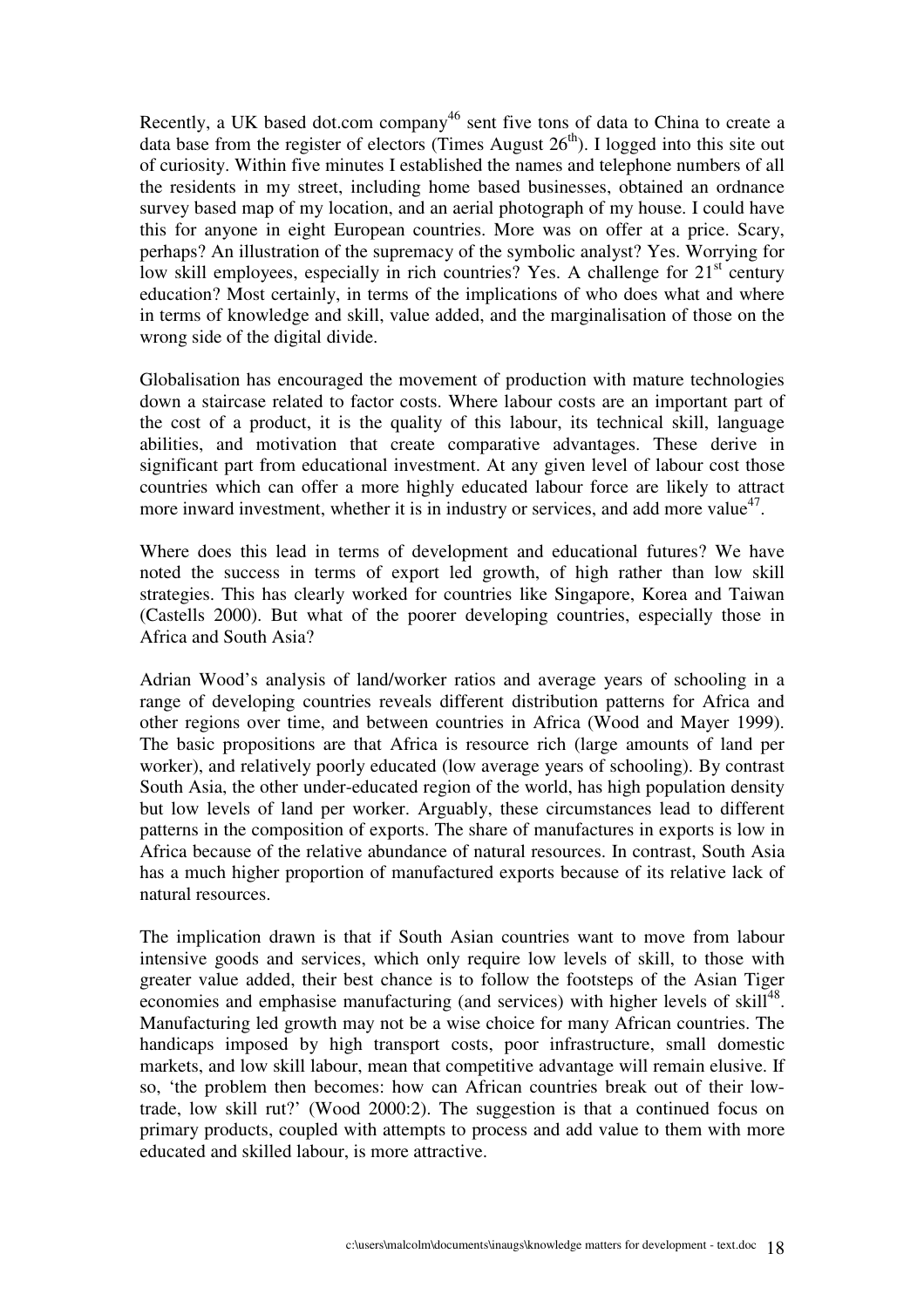Skill accumulation remains the best option for both regions. Investment in education, especially above the primary level is crucial. Science and technology education have a special role to play. Their potential value for manufacturing is obvious. Two examples illustrate other possibilities. Horticultural exports from Africa have been growing very rapidly (out of season and exotic vegetables, flowers etc). Efficient production and marketing depends on an integrated system that can ensure quality and is sensitive to the perishable nature of most produce. It also requires technical skills in horticulture. More value can be added by those who understand the science. Tourism is another area targeted for growth. As with horticulture, it requires an integrated set of skills to develop and manage tourism, especially if the ambition is to move upstream into the markets that supply tourists, which is where most value is added. Penetration of these markets requires competencies in communication, information processing, finance, and organisation. It also benefits from investment in the kind of science and technology that increases the numbers of technical and service sector workers who can operate and maintain tourist facilities (in hotels and catering, transport, communications) at appropriate levels of quality and reliability.

#### **Information and Communication Technologies**

ICTs and the transformations in learning processes and access to knowledge have far reaching implications that are poorly understood. Advocacy of the imaginable often precedes the demonstration of benefits to learners under realistically available conditions. "Vapourware" is common. Most development agencies are committed to supporting access to ICTs, and reducing the "digital divide"<sup> $\overline{49}$ </sup>. ICTs can enable many things - access to learning materials at a distance, connectivity between learners and teachers, flexible scheduling of learning, improved educational management and methods of assessment (Lewin 2000). The realisation of these benefits depends on reliable access at sustainable cost.

Costs arising from hardware, software and infrastructure are often underestimated. Hardware may be becoming cheaper, but it is not that cheap when compared to the amounts available per child in the poorest countries. Remember that expenditure can be as low as a few dollars per child per year at secondary, and say US\$40 at tertiary level in the poorest countries.

The problems are worse. Quality software has high initial development costs. The enforcement of intellectual property rights has encouraged concentration, product standardisation, and monopolistic practices in pricing. Software is increasingly rented rather than sold, creating a recurrent cost burden. Continued dependence on major software producers and their tastes, preferences and prices is difficult to avoid.

Lastly, telecommunications infrastructure is critical for connectivity. Asian Tiger economies provide telephone access of 50 lines per 100 population or better. In much of Africa line access is below 1 per 100 (World Bank 2000:266). Connectivity varies enormously. The US had over 6 million internet hosts in 1996, compared to 23,000 in Singapore, 2,400 in Indonesia, 90 in Zimbabwe and 60 in Uganda (Mansell and Wehn 1998). Chart 10 shows the number of internet host per 10,000 people for selected countries in 1998. As noted above, the numbers of students in science and engineering in the poorest developing countries can be below 2 per 10,000 compared to less than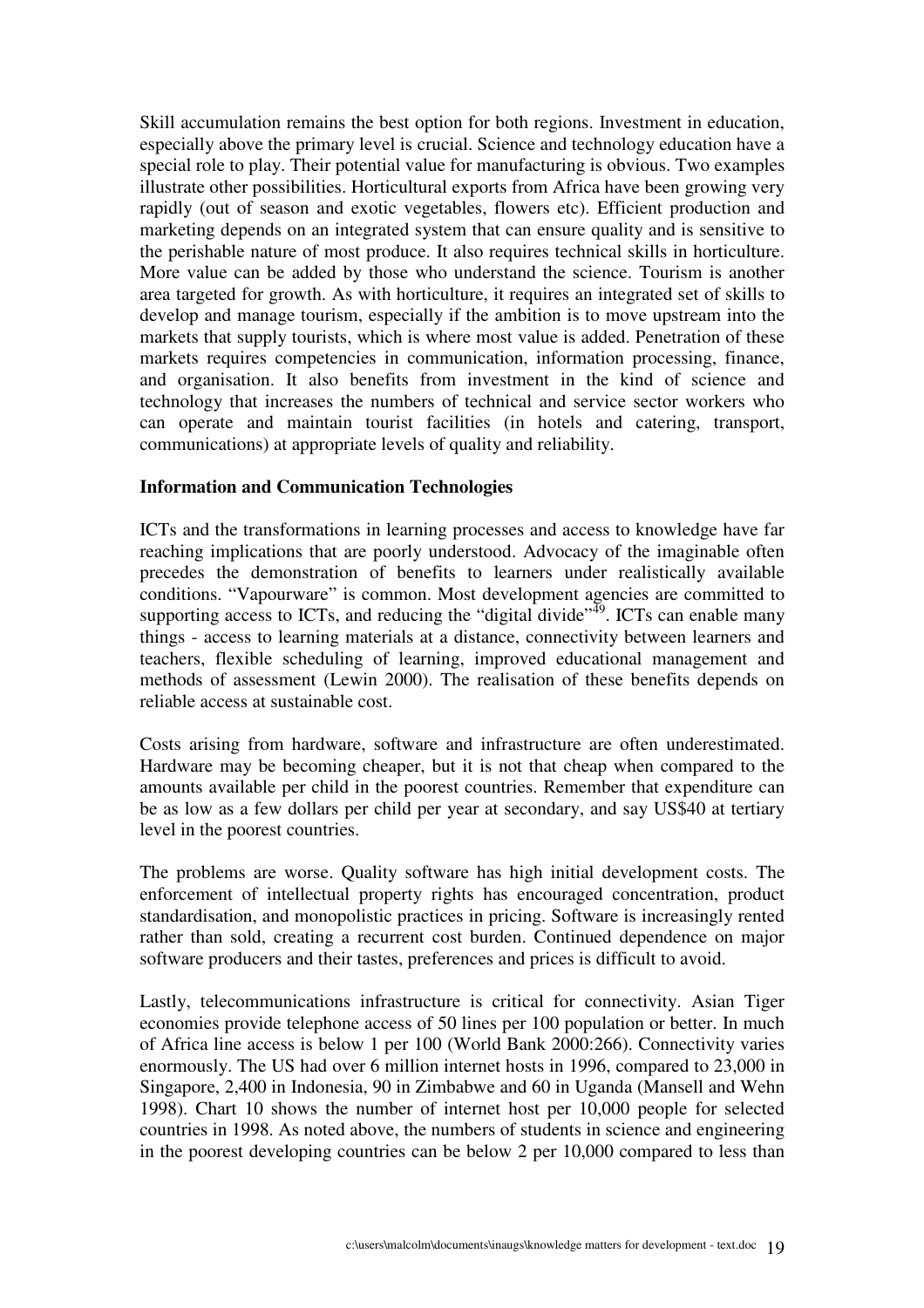one per 100 in rich countries. This gives some indication of the availability of those who can technically manage and develop ICT systems.



#### **Chart 10**

Source: World Development Report, World Bank, 2000

Educators need to remember print remains by far the cheapest learning technology. It also does not require power or electronic devices to access. Radio and audio are also relatively cheap. CD-ROMs can have more than forty times the development costs of print if they contain interactive routines (Perraton and Hulsmann 1998:17). These come with all the on costs of equipment and maintenance. In addition, connectivity brings line charges, and, if it is interactive, the costs of the time of those interacting have to be considered. Literacy remains a pre-requisite for access to learning materials; on the internet this is often in English)<sup>50</sup>.

The short run implication of this analysis of educational opportunities and resource constraints is that the digital divide is likely to grow rather than shrink, not least because it is a moving target<sup>51</sup>. Mass access to global connectivity in the poorest countries is unrealistic over the next decade. Too many antecedent conditions need to be satisfied. For minorities, concentrated in the professions, in business and amongst the wealthy, participation in global networks offers real advantages, which may or may not be shared. If there is a public strategy it will be one that provides selective access for intermediaries (e.g. teacher educators, in-service co-ordinators, curriculum developers) who can diffuse benefits to the broader community of education professionals<sup>52</sup>.

Middle income developing countries can and will acquire adequate infrastructure to allow mass access to ICTs. By some accounts Korea already has as many broadband users as the US. The multi-media corridor in Malaysia and its "smart schools" may take off. The possibilities exist to exploit the technology to reflect local preferences for learning systems and contest the "Northern" hegemony of the internet. If this is to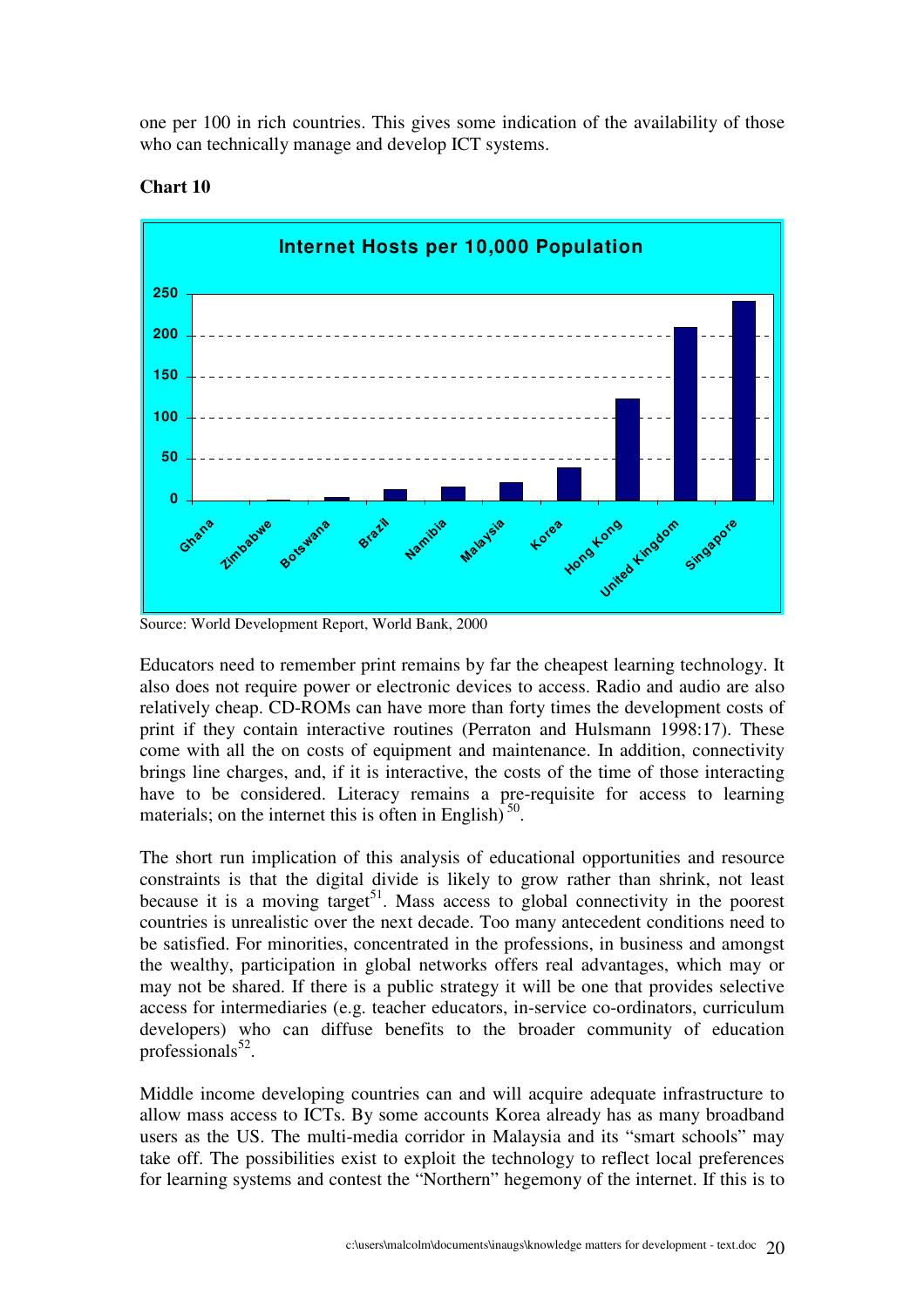happen, it will be achieved by those who acquire knowledge and skills from secondary and higher education. It will also depend on a sufficient supply of science and technology trained workers necessary to maintain and develop ICT infrastructure.

Development agencies can make a difference. They can invest in telecommunications infrastructure; encourage the development of professional networks amongst curriculum developers, teacher trainers, and examiners; subsidise software applications at affordable levels of cost; promote quality assured diversity in learning material available on line; evaluate the cost effectiveness of old and new information technologies, including print and radio; and support science and technology education. Selective investment is essential if waste is to be avoided. Discriminating choice in the use of ICTs and the internet is critical. The Economist may be right when it argues that ICTs are very good at those things which are "data intensive, time sensitive, and just plain dodgy". The latter are to be avoided (Economist  $2000:19<sup>th</sup>$ Aug,2000:60).

#### **Learning Issues**

So far I have said little about educational process and curriculum. How and what students learn is at the heart of the educational endeavour. It is tempting and provocative, though possibly misleading, to see school systems, which replicate their form throughout the world, through Fordist eyes. Fordism, remember, is a production system characteristic of the fourth wave of industrialisation. In Fordist systems products are standardised to minimise variations in inputs and process, production is planned to maximise efficiency and minimise labour costs, innovation in products and processes is intermittent, and quality is controlled after manufacture by specialised workers who inspect output.

Post-Fordist production is different. In this production systems are designed to accommodate a wide range of variations in basic products which can be produced flexibly to meet changing consumer demand. Labour is regarded as an asset whose potential to contribute to production should be maximised, rather than being regarded as a costly input that should be minimised. The workforce at every level is encouraged to suggest innovations that will improve process and products. Responsibility for quality control is distributed across the workforce and defects are rectified at the time they occur. At least for some kinds of production, Post-Fordist approaches are thought to be more effective (Kaplinsky 1995).

Does Post-Fordism have anything to say about more effective learning and teaching in general, and in science and technology in particular? Post-Fordism can be characterised by five dimensions (Figure 1). How might these be translated into educational developments?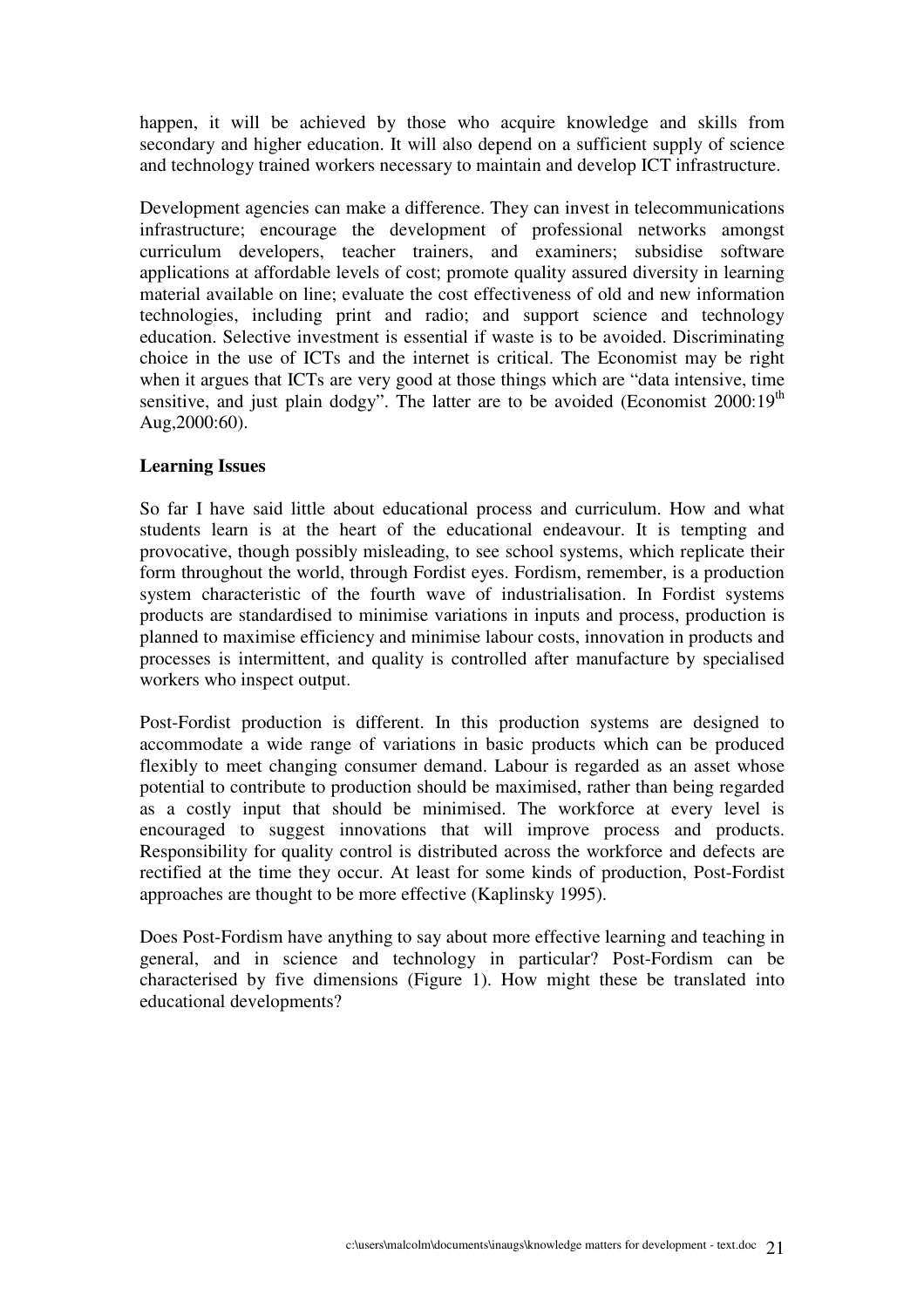#### **Figure 1 Learning and Post Fordism**

| <b>Fordist</b>                       | <b>Post Fordist</b>                   |
|--------------------------------------|---------------------------------------|
| <b>Standardised products</b>         | <b>Differentiated Products</b>        |
| <b>Production "pushed"</b>           | Demand "pulled"                       |
| <b>Labour contribution minimised</b> | <b>Learner contribution maximised</b> |
| Individual and sporadic innovation   | Collective, continuous improvement    |
| <b>Quality control at output</b>     | <b>Quality control at input</b>       |

First, to what extent does science and technology education (STE) allow differentiated products? The complexity and rates of change of labour markets suggest that a "one size fits all" policy on STE is undesirable. Many different needs can be envisaged for different groups. Graduate engineers need different STE to those who work at the technician level. General scientific literacy needs different approaches to those for future specialists.

Second, is production *pushed* by supply or *pulled* by demand? The educational planning question is to what extent is the curriculum, and policy on streaming and tracking, responsive to changing patterns of demand from students and employers? Arguably, much STE curriculum development has been *pushed* rather than *pulled* and there has been very limited contextualised analysis of what might constitute useful knowledge and skills for school leavers. Perhaps there should be a different balance.

Third, does STE minimise contributions from students or involve them in improving their own learning? Many conventional STE programmes put students in the role of learner and assume that they have not much to contribute to the learning process. Active involvement of students, through invitations to suggest better ways of understanding science and technology, and more "constructivist" use of students' perspectives, might pay dividends in motivation and in relevance.

Fourth, are students encouraged to acquire skills related to continuous improvement and co-operative rather than competitive problem solving? For much STE this is not obviously so. STE systems are often characterised more by competition for grades, than by co-operation in the solution of collectively owned problems.

Fifth, how is quality control achieved? In much STE quality assurance remains summative and takes the form of external examinations. STE students rarely evaluate their own work and that of peers. Such forms of quality control seem more likely to encourage conformity rather than creativity, and devalue the development of internal standards.

Science educators will recognise some of these hypothetical alternatives in the rhetoric of science curriculum development in developing countries. But not in much of the empirical evidence on the realities (e.g. Lewin and Dunne (2000a), Caillods,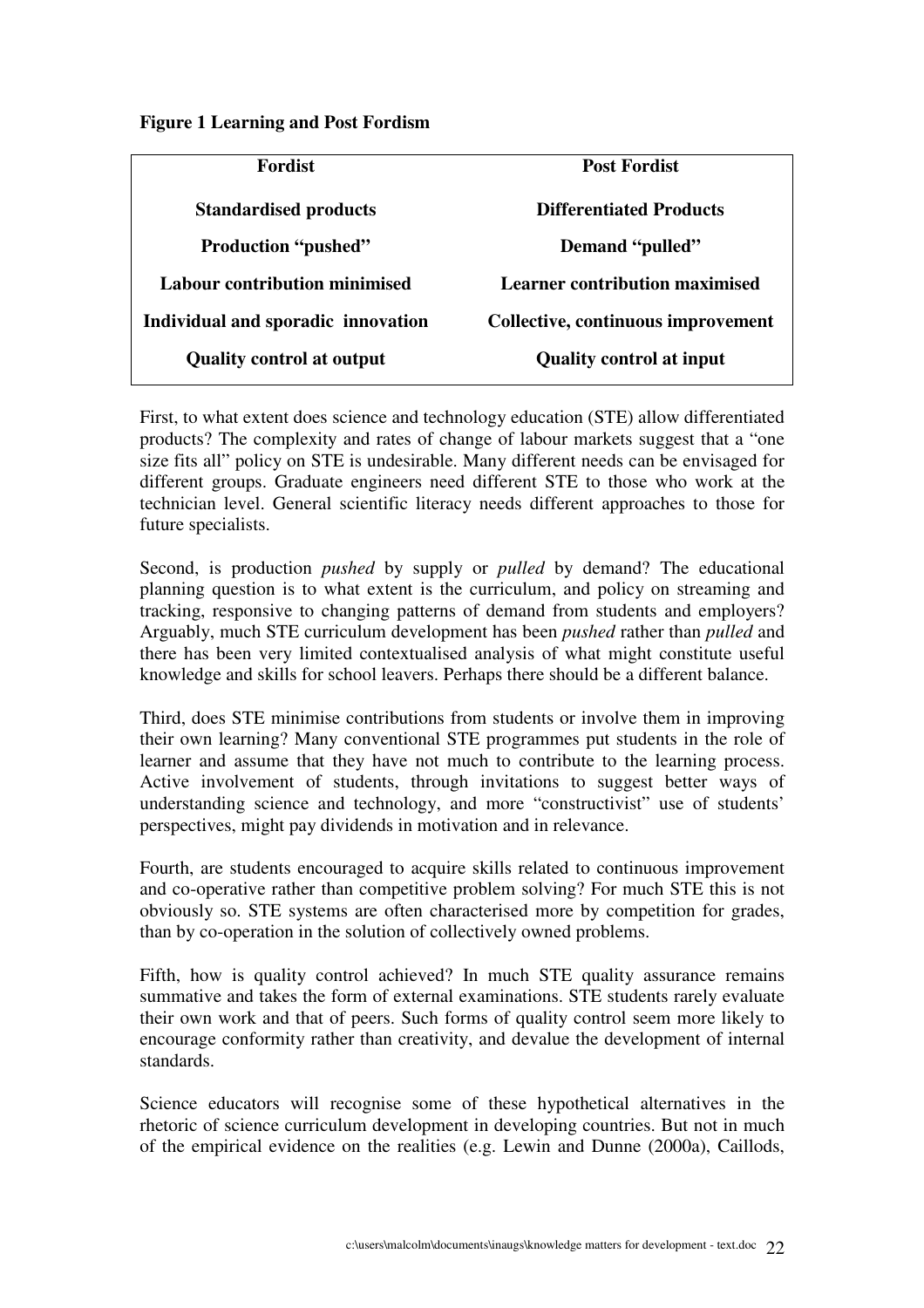Gottelman-Duret and Lewin 1997, Lewin 1992, Postlethwaite and Wiley 1992, Ware 1992, Walberg 1991).

What then might be some concrete strategies to develop and implement such curricula<sup>53</sup>? First there is a need to strike a balance between the needs of those who specialise in science and technology and those who do not. At some level this implies selection, concentration of investment, and differentiated curricula. It may also invoke needs to manage participation to increase numbers from especially disadvantage groups. Second, wherever there is a choice, content and skills should be identified that relate to common occupations and livelihoods. Technologised science education, which relates science concepts to application, is attractive. Pedagogy that complements application with a complementary emphasis on underlying theoretical knowledge and the development of scientific thinking skills is desirable. Third, the contribution STE can make to informal sector livelihoods and to poverty alleviation should be valued. "Street science" can benefit scientific literacy; STE can and should help reduce the incidence of malnutrition and disease based on ignorance. Fourth, assessment methods should reward conceptualization, analysis and application, not emphasise the recall of disconnected facts, and the decontextualised application of concepts.

#### **Concluding Remarks**

The ideas that shape commentaries on globalisation are predominantly drawn from economics. These use globalisation mostly in the transitive sense of something that is being made to happen with intent, and which is a result of a concious policy to change in certain ways e.g. to adopt best practice and remain competitive in a global economy. Cultural analyses of globalisation tend to focus more on effects, and approach globalisation in an intransitive<sup>54</sup> way as something which is happening to societies and individuals, like it or not, and which requires a response. Those who work on education often fall into the latter category. They do not have to.

It is important to remember that education systems differ in many important respects from globalised production systems. Their purposes embrace many non-economic goals. The acquisition of knowledge and skill, which is at the heart of development, have little purpose if disembodied from the motivations, aspirations, and values that allow choices to be made that lead to diverse ways of making the world a better place.

Finally, we should remember that globalisation can look very different from alternative perspectives. The Department of Trade and Industry regards international educational services as a fifteen billion pound industry, not a programme of global enlightenment. Looked at from a poor country perspective this may look much less like globalisation, and more like internationalisation. It can look like Anglicisation or Americanisation, or even neo-colonialisation. And this is what it may be. Paradoxically, the best defence may indeed be more education, knowledge and skill, albeit of an enlightened kind!

I hope I have persuaded you of several things.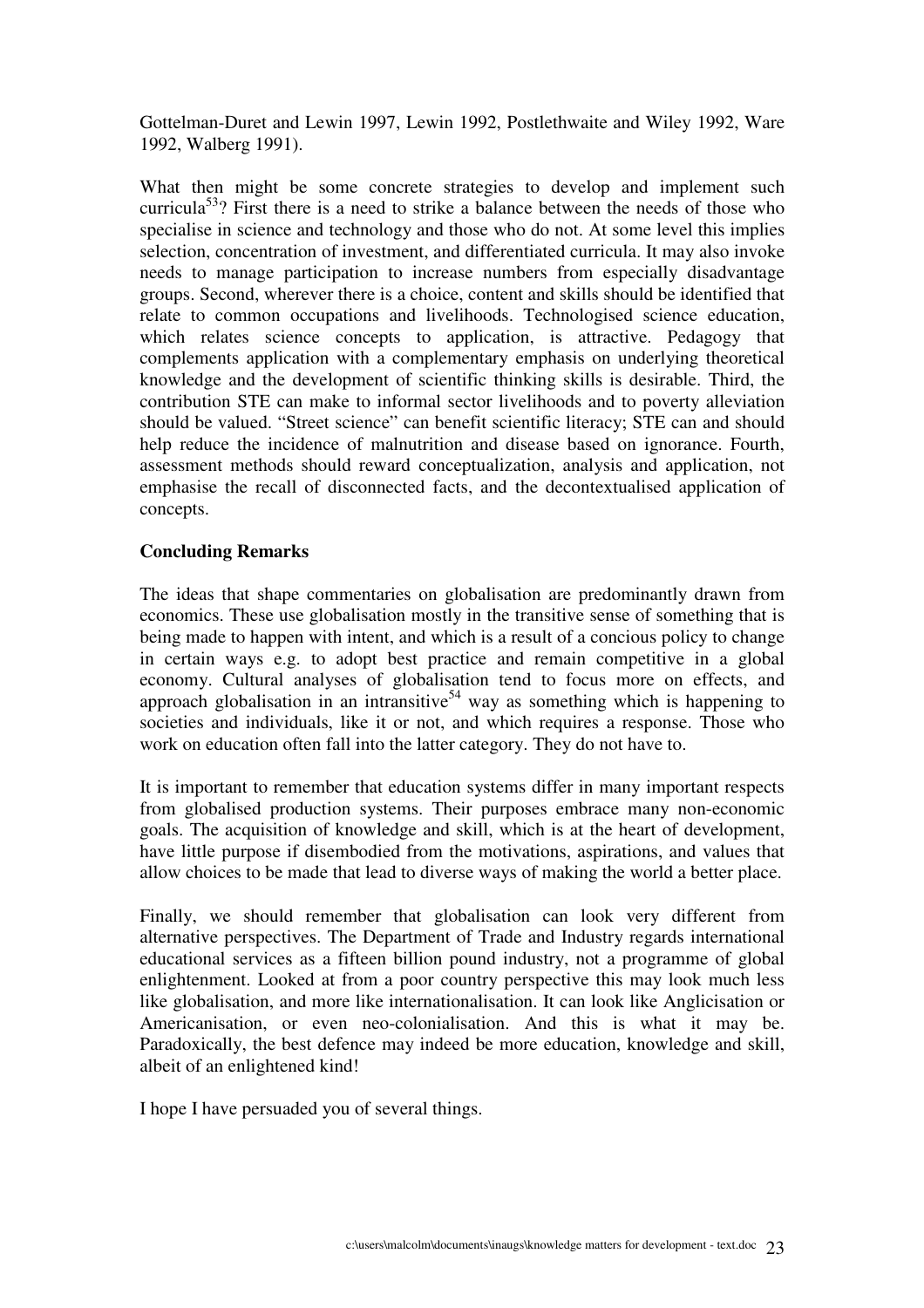First, that knowledge does matter for development. It is at the core of the process in all but the short term. Investment in education is both a means to promote development, and part of its definition.

Second, that sustainable development requires growth. Knowledge and skills related to science and technology play a special role in development. We should maintain our confidence that this is so, and encourage development agencies and governments in developing countries to share this view.

Third, that globalisation is changing what people do, where they do it, and how wealth is generated. This, and the diffusion of new information and communication technologies, creates opportunities and risks for development. What these are, and how people choose to respond, will depend in part on how knowledge and skills are distributed across a divided world. Ignorance is not bliss, but a guarantee of marginalisation.

Lastly, what is learned, and how it is taught, remains at the heart of the educational enterprise. The task for educators is to translate knowledge and skill that matter, into new forms of learning and teaching which can lead *to Wealth from Knowledge<sup>55</sup>*. Our aspiration should be that as many children as possible and grasp their futures with the benefit of the intellectual tools that those in rich countries so easily take for granted.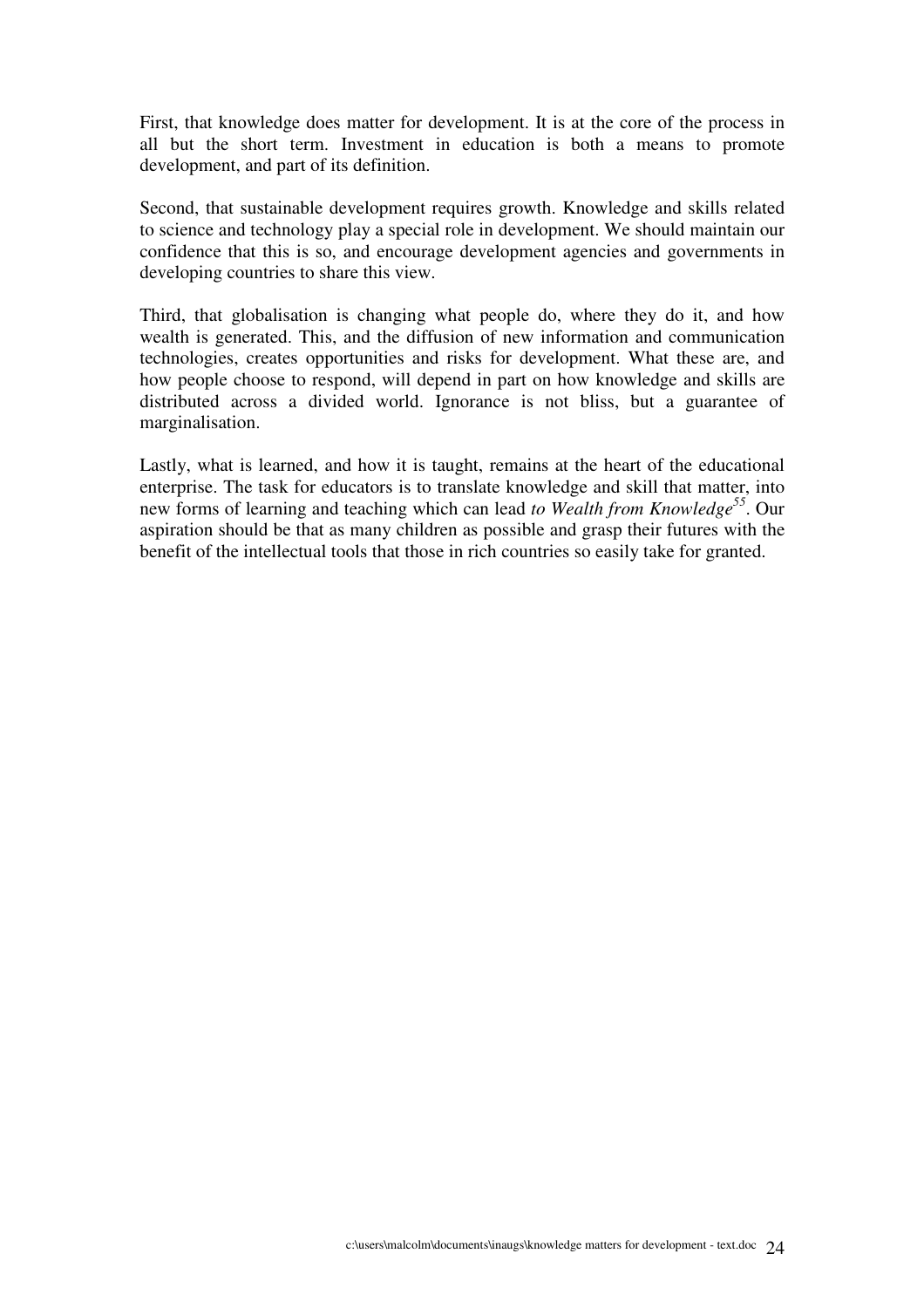#### **End Notes**

 $\overline{a}$ 

 $1$  Most simply indicated by the size of Gross National Product (GNP) per capita.

 $2^{2}$  By comparison the UK GNP per Capita is US\$ 21,500, and the USA US\$29,000.

 $3$  In addition 1.3 billion people do not have access to clean water; over 800 million are malnourished, and 1.3 billion live on less than US\$1 per day (UNDP 1999:28).

<sup>4</sup> That at least is what many governments and development agencies seem have concluded as a rationale for promoting investment in education and training designed to support capacity building, skills for development, and good government.

<sup>5</sup> The Pacific rim countries include the "Tiger" economies of Korea, Taiwan, Singapore and Hong Kong, and the second wave of rapidly developing countries like Malaysia, Thailand, and the Philippines.

<sup>6</sup> Eagleton's attempt to define post modernism's stance towards cultural tradition as one of "irreverent pastiche and contrived depthlessness (which) undermines all metaphysical solemnities" speaks for itself (Eagleton 1987 quoted in Harvey 1995).

<sup>7</sup> Seers and Joy 1971 Development in a Divided World, Penguin.

 $8<sup>8</sup>$  I use developing countries to refer broadly to those countries classified by the World Bank as low and low middle income countries. This groups includes countries with GNP per capita below about US\$3000. They are very diverse and any thorough understanding of their developmental status has to recognise differences in history, culture and economic base.

<sup>9</sup> Much has been written on the meaning of development since Seers was writing at the Institute of Development Studies at Sussex (Seers 1969,1977) and many fundamental disagreements remain. One which is no longer in much doubt is that

"education is both a present benefit and an investment in future skills" (Jolly  $1971:207$ )<sup>9</sup>.

 $10$  The HDI in essence aggregates measures of life expectancy, literacy, combined enrolment rates and GNP per capita (PPP) to arrive at a proxy measure of developmental status which is argued to be more meaningful than GNP per capita alone (UNDP 1999:127). All these parameters are widely associated with higher levels of education in a positive direction.

 $11$  The long sweep of history intrigues with many unresolved debates about the relationships between technology and development. The motives for technological development may well have been mixed. Some may be explained as enlightened attempts to improve the living conditions of individuals and communities. Others were more obviously related to the imperatives of war and conquest.

 $12$  This is one way of describing the events that followed what Europeans call the "voyages of discovery",

<sup>13</sup> Astronomy and time were alternative ways of providing the answer. The former required difficult observation of astronical objects from a moving ship and careful calculation. The latter was essentially a practical problem of developing very accurate time measurement.

<sup>14</sup> Amazing though his achievements are, a quartz clock would have baffled him. He could neither have built it, or reverse engineered it, to understand how it worked. For that he would have needed more education and tools he did not possess.

<sup>15</sup> Moveable type was used in Korea and China at least 600 years before Guttenburg printed his bible. It failed to result in a flood of printed material because other innovations (e.g. in metallurgy, ink, and paper) appear to have been absent, and because alphabetic writing has a small number of letters, unlike Korean and Chinese.

<sup>16</sup> These long waves are sometimes called Kondratiev cycles (Freeman and Perez 1988, Dicken 1998:148)

 $17$  GNP per capita in Hong Kong is US\$24,000, in Singapore US\$30,000.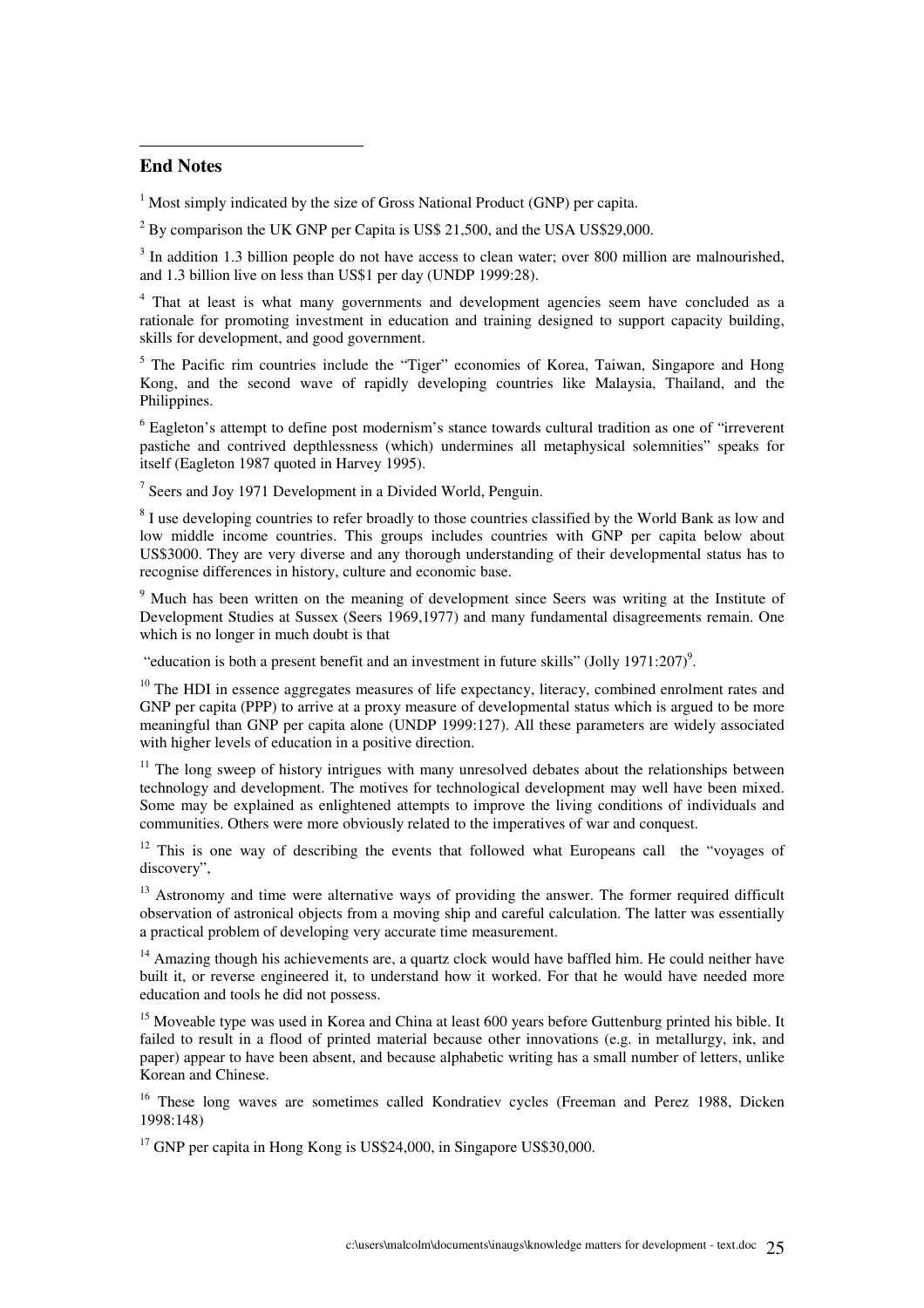$18$  The currency crisis of the late 1990s temporarily stalled growth in these countries. Already Malaysia is recovering with projected growth of more than 7% in 2000.

<sup>19</sup> Flows of foreign investment, strong state intervention in industrial development policy, periods of protection from world market forces, patterns of family investment and control

 $20$  Visitors to these countries can be in no doubt that science and technology are seen as being at the core of development – Singapore's public promotion of science centres - even in the airport - and Malaysia's confident investment in "smart" schools are indicative.

<sup>21</sup> See Schultz (1961), Denison (1964), Becker (1964), Blaug (1970), Psacharopoulos (1975), Lewin (1994).

 $22$  See also Lavard and Psacharopoulos 1974, Stiglitz 1975,

 $\overline{a}$ 

 $23$  Thus some studies suggested that schools might well be more important than social background in many developing countries where schools were the only modern institution that most children experienced (e.g. Heyneman and Loxley 1983, Fuller 1987)

 $24$  Developing from Gerschenkron's ideas on late development.

 $25$  The role of investment at secondary level and above now seems to me to be critical. Our earlier work related to the World Conference on Education for All at Jomtien stressed the importance of universalising access to primary school in those countries that had not achieved this (Colclough with Lewin 1993). Ten years on all countries that have committed themselves to this goal have access to considerable external assistance to support the achievement of this outcome. Once they do, the sustainability of the achievement will depend on growth. This is most likely to be catalysed by those with education beyond primary level.

<sup>26</sup> More people live longer and healthier lives with higher real incomes than three decades ago. Some have been less fortunate, especially in Africa. But in most countries in most regions of the world real growth has occurred, and has been reflected in improving indicators of developmental status.

<sup>27</sup> All enrolment rates referred to are Gross Enrolment Rates i.e. the number enrolled over the number in the appropriate age group. These rates can be over  $100\%$  as a result of over age enrolment and repetition.

<sup>28</sup> It also suggests that where secondary enrolment rates are high the particiaption of females is likely to be greater than that of males. This is confirmed in a more systematic analysis of the data (Lewin and Caillods 2000). Males outnumber females in 90% of very low secondary enrolment countries, whereas females equal or outnumber males in 70% of all other countries.

 $29$  The number of hours taught to science students also varies widely from 150 to 450 hours a year at lower secondary, and up to 600 hours at upper secondary for these countries

<sup>30</sup> E.g (Hong Kong, Taiwan, Singapore, Korea)

 $31$  E.g. India, China, Bangladesh, and Indonesia have population growth rates below 2%.

<sup>32</sup> Some data from a recent study in South Africa is salutary. Coombe (2000) quotes infection rates in the population rising to over 20%, new cases exceeding half a million a year, the number of orphans exceeding 2 million, and life expectancy falling dramatically from over 50 to below 40 years. In KwaZulu it is estimated that this year 7% of children are already orphans; on current projections as many as 25% will be by 2015. About 12% of teachers are HIV positive. Projections suggest that as many as 25% of educators will die over the next decade on current trends (UNDP). This is consistent with trends in other similarly affected countries (Barnett and Whiteside 1999).

<sup>33</sup> Life expectancy appears to be increasing in Uganda for this reason.

 $34$  Our work in Malawi (Kunje and Lewin 2000) suggests that teacher attrition may already be in excess of 10% per annum, raising questions about the kind of training it is appropriate to provide to teachers who have shorter careers than might otherwise be the case. Bennell, Hyde and Swainson are completing a study based in the Centre for International Education exploring the impact of HIV/AIDS on education systems in Africa.

<sup>35</sup> A well known example is Sri Lanka which has a GNP per capita of about US\$800, but has had universal primary enrolment since the 1970s and most pupils remain enrolled up to grade 11 (Lewin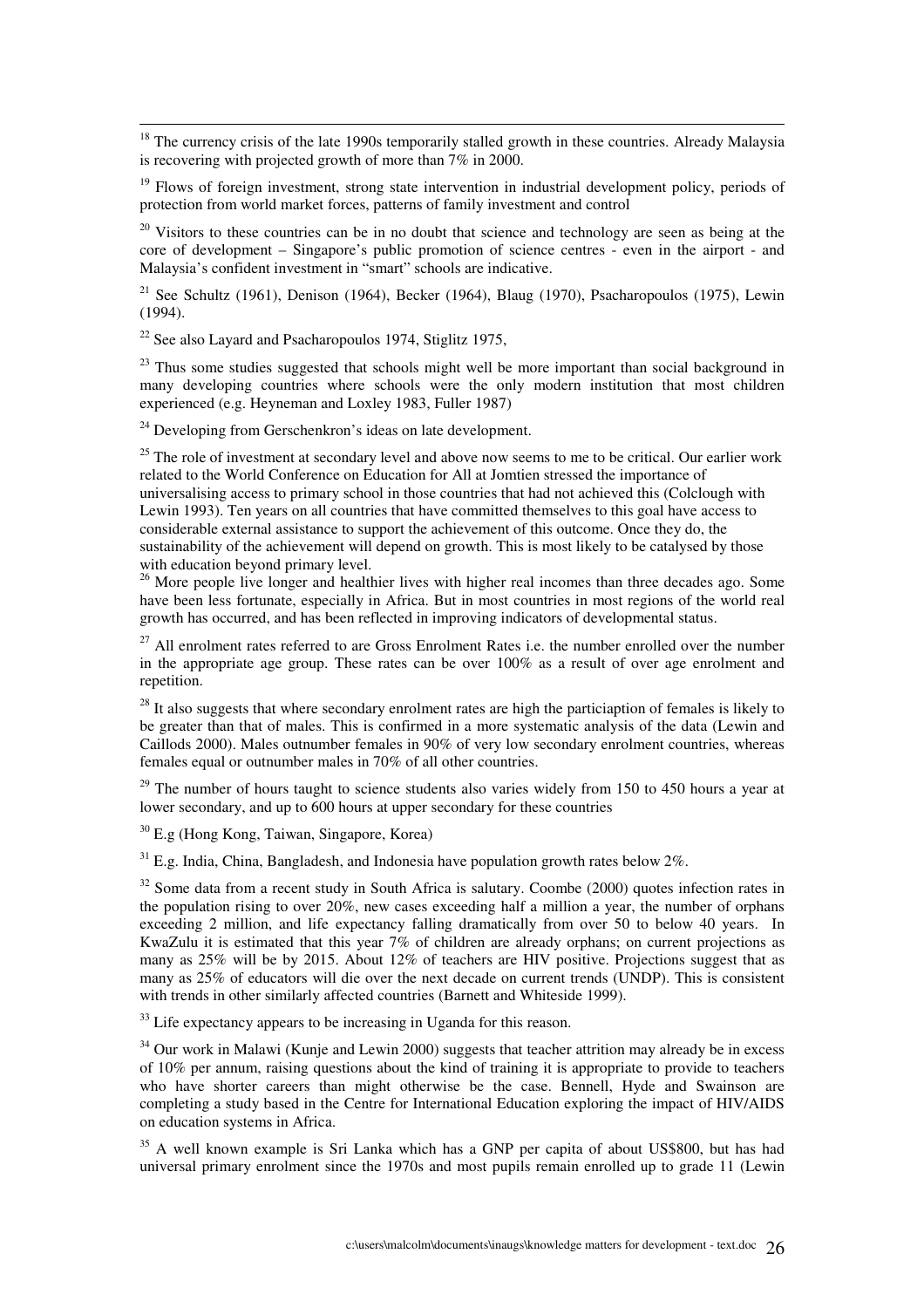and Mallawarachchi, 2000). Asian systems typically have lower salary costs as a proportion of GNP per capita than African systems.

 $\overline{a}$ 

<sup>36</sup> In contrast Malaysia, a much richer country, allocated 5.2% of GNP in 1996 (US\$4.7 billion) to educate about 2.6 million primary students, 1.5 million secondary, and over 200,000 in higher education.

<sup>37</sup> At university level African countries average about US\$1000 per student compared to US\$7000 or more in rich countries.

<sup>38</sup> Glyn and Sutcliffe (1992) fall into the category of conservatives, as does Gray (1998). In contrast Reich (1993) and Ohmae (1990, 1996) are radicals in the sense that they see globalisation as rapidly creating borderless worlds where nation states have little independent existence, and individuals are more and more living within the boundaries of a normative global culture. Drucker (1986) and Dicken (1998) both detail real changes in how production is organised, where it takes place and who plays which role in the process. But they stop short of seeing this as leading to the kind of convergence in economic and social organisation that radicals envision. Lewin, Little and Evans (2000) review the positions of different authors.

<sup>39</sup> Only 25 countries have access to the private market in bonds and equity, the rest have to borrow from the World Bank.

<sup>40</sup> It could be argued that some of their distant forerunners e.g. the British or Dutch East India Companies, were really national monopolies supported by colonialism in rather different ways than modern multi nationals.

<sup>41</sup> It may be true that Manchester United has more supporters in Malaysia than in England. Its high price franchised shops for strip and memorabilia do good business throughout the world.

 $42$  e.g. the Universities of Nottingham and Monash both have Malaysian campuses where students study for foreign degrees without leaving their own countries.

<sup>43</sup> Reich was writing from his perspective as Labour Secretary to President Clinton

<sup>44</sup> In-person service providers migrate. Filipina maids are a well known example. They provide inperson services competitively in East Asia, North America and Europe and are often well educated.

<sup>45</sup> E.g. effective management, quality assurance, good communications, political and institutional stablity)

<sup>46</sup> The company has a putative market valuation of as much as £350 million for those brave enough to buy.

 $47$  Producers in those countries may of course seek to increase their competitive advantage in various legal and illegal ways – importing low cost labour from adjacent countries, using child labour etc.

<sup>48</sup> This begs the difficult question of how those who start later overcome the advantages of those who started earlier – back to "late development" effects.

<sup>49</sup> Thus UNICEF explicitly targets the "use of information technology to reduce disparities in (educational) access and quality (UNICEF 2000:48 UNICEF). The Imfundo initiative launched by Tony Blair is specifically designed to "consider how information technology can be used to support education, particularly teacher training, in developing countries.." through "well designed software programmes..ICT based distance learning….internet connectivity…and wireless technologies ( DFID 2000:32).

<sup>50</sup> The internet requires literacy in an international language; English which accounts for 80% of current traffic. Though this may be changing, it is not changing in ways which will open access to speakers of non-international languages. Voice and images may complement text based communication; it is difficult to imagine them displacing it. These also come with the costs of broad band access.

<sup>51</sup> The high rates of change in the ICT industry is itself a generator of marginalisation. Three year old technology becomes obsolescent, yesterdays devices need constant up grading, entry level costs do not fall as fast as those of component parts as more services and complexity are offered.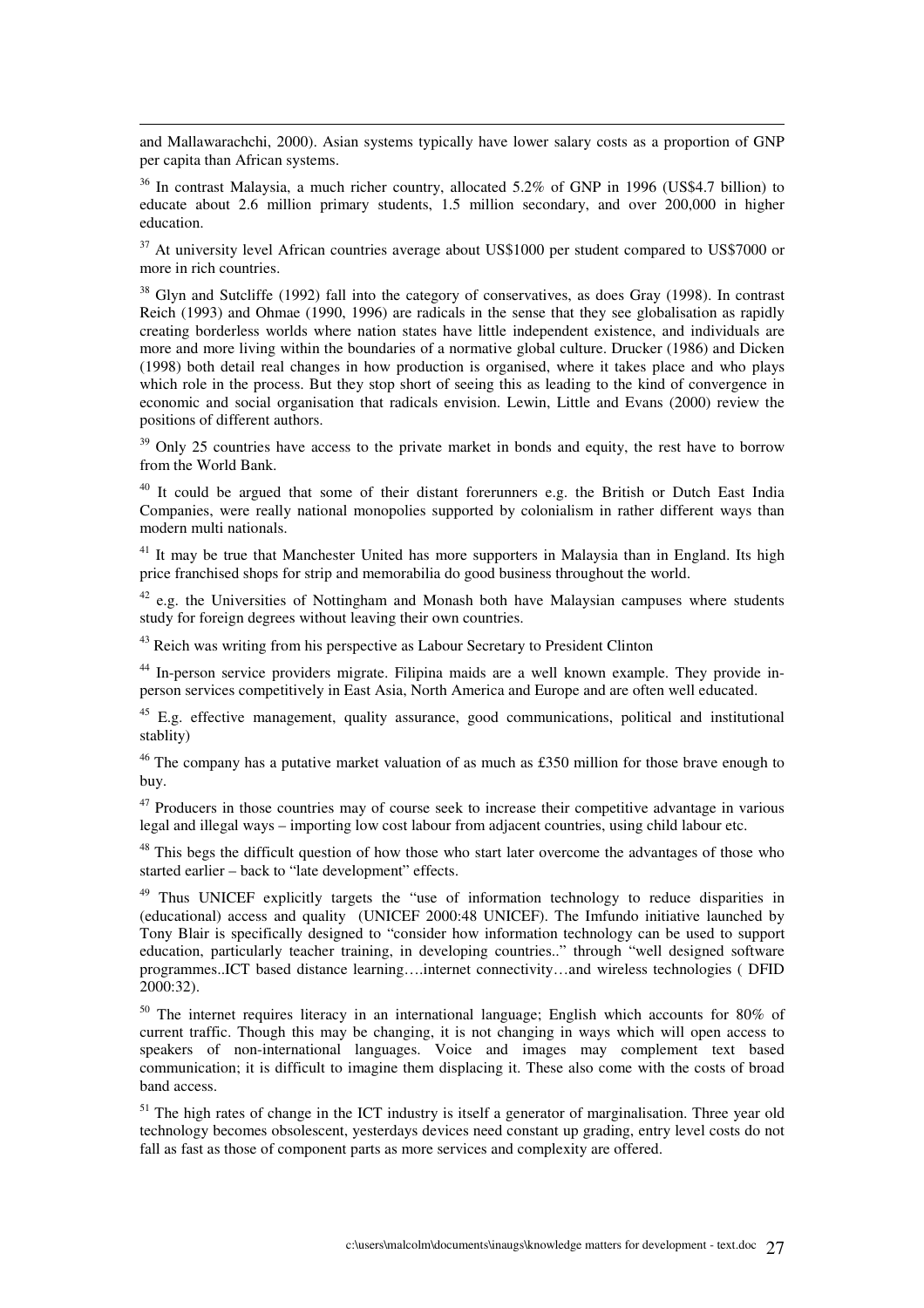$\overline{a}$ 

<sup>54</sup> A similar distinction was made by Dore 30 years ago in his critique of dependency theorists.

<sup>55</sup> Langrish J, Gibbons M, Evans W, Jevons F (1972) Wealth from Knowledge: A Study of Innovation in Industry. MacMillan – another book that set me on this journey.

 $52$  But note that connectivity does not guarantee use. Perraton (2000:145) notes that only half of the Masters in Distance Education students at the Open University take part in on-line conferences designed for the course!

<sup>53</sup> Further developed in Lewin (2000b)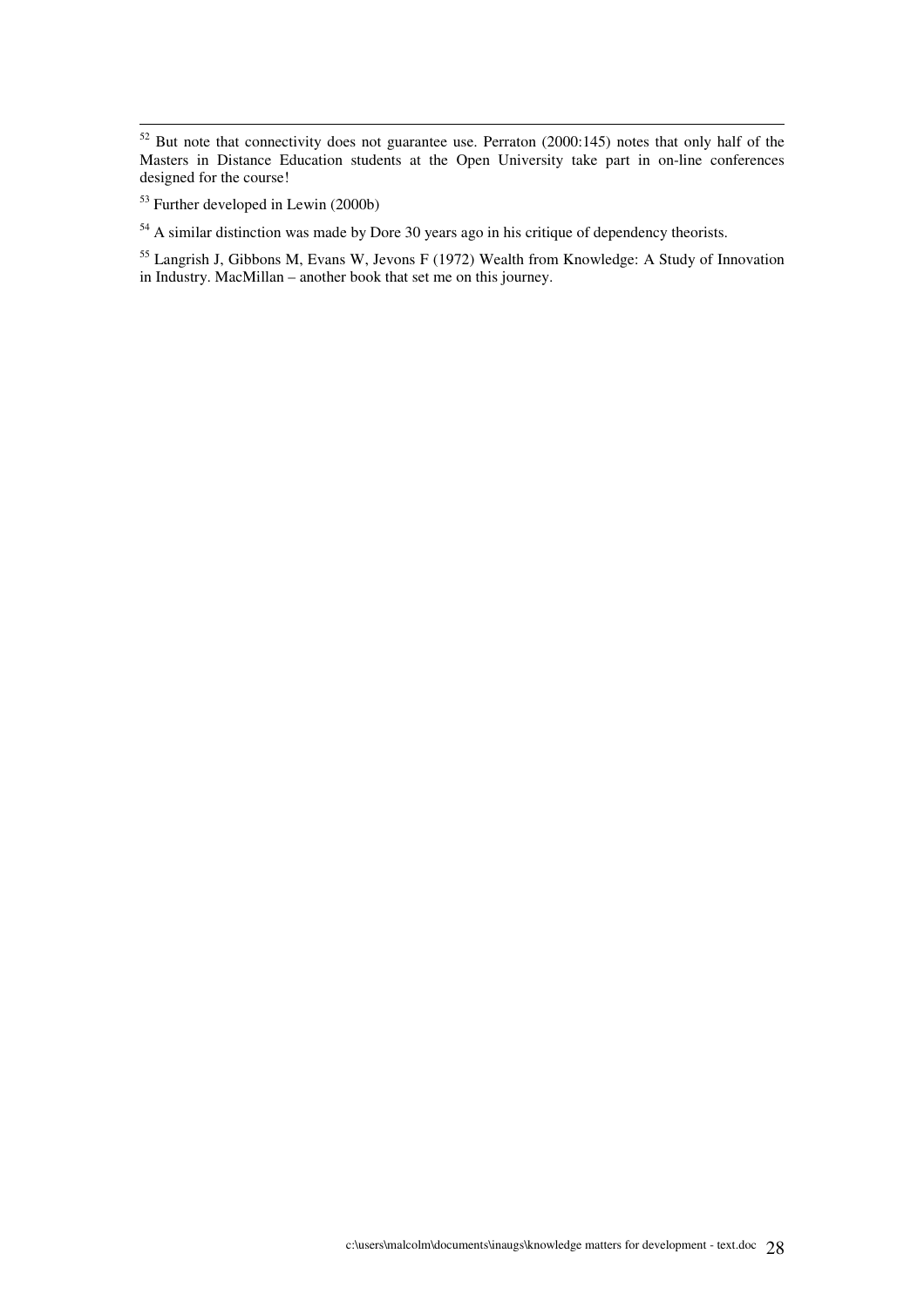#### **References**

 $\overline{a}$ 

Arrow K 1973 Higher Education as a Filter J Publ Econ 2 193-216

Barnett T and Whiteside (1999) HIV/AIDS in Africa: Implications for Development and Major Policy Implications. Conference Paper. Fourth SCUSA Inter University Colloquium. UEA Norwich.

Behrman J (1991) Investing in Female Education for development: Women in Development Strategy for the 1990's in Asia and the Near East. USAID GENESYS Project Paper. USAID, Washington.

Berg I 1970 Education and Jobs: The Great Training Robbery. Praeger New York

Becker G S (1964) Human Capital: A Theoretical and Emprical Analysis with Special Reference to Education. Princeton University Press (Second Edition)

Blaug M (1970) An Introduction to the Economics of Education, Penguin London

Caillods, F, Gottelmann-Duret G, Lewin K M Science (1997) Education and Development; Planning and Policy Issues at Secondary Level. Pergamon

Castells M (2000) End of Millenium Blackwell Oxford

Cochrane S (1979) Fertility and Education; What Do We really know? World Bank Staff Working Paper No 26. World Bank Washington.

Cochrane S, Leslie J, and O'Hara D (1980) The Effects of Education on Health World bank Staff Working paper No 405 World Bank Washington.

Colclough C with Lewin K M 1993 Educating All the Children: Strategies for Primary Schooling in the South. Clarendon Press

Coleman J S et al 1966 Equality of Educational Opportunity US Government Printing Office

Coombe C (2000) HIV/AIDS and the Education Sector: The Foundations of a Control and Management Strategy In South Africa United Nations Economic Commission For Africa (Uneca). Pretoria June

Denison E F (1962) The Sources of Economic Growth in the United States and the Alternatives Before Us. New York Committee for Economic Development. New York

DFID (2000) The Imfundo Project: First report to the Advisory Group July  $25<sup>th</sup>$  DFID, London

Diamond J (1998) Guns Germs and Steel: A Short History of Everybody for the Last 13000 Years Vintage London 1998

Drucker P (1986) The Changed World Economy, *Foreign Affairs* 64:768-91

Dicken P (1998) Global Shift: Transforming the World EconomyPaul Chapman London

Dore R P (1976) The Diploma Disease Unwin Education. Revised and updated 1998 and re-published by the Institute of Education, London.

Dore R P 1977 Human Capital Theory: The Diversity of Societies and the Problems of Quality in Education. Higher Education 5,79-102

Drucker P (1986) The Changed World Economy. Foreign Affairs Vol 64 768-91

Eagleton T 1987 Awakening from Modernity. Ties Literary Supplement 20 Feb 1987

Freeman C and Perez C (1998) Structural Crises of Adjustment, Business Cycles and Investment Behaviour in Dosi G, Freeman C, Nelson G, Silverberg G and Soete L Technical Change and Economic Theory Pinter London 1988

Fukuyama F (1996) Trust: The Social Virues and the Creation of Prosperity. Penguin London Fuller B 1987 What School factors raise Achievement in the Third World. Review of Educational Research. 57 No 3 255-292

Giddens, A. (1999) *Runaway World* (Cambridge, Polity).

Gibbons M (1998) *Higher Education Relevance in the 21<sup>st</sup> Century*. UNESCO World Conference on Higher Education Oct 5-9<sup>th</sup>. Published by the World Bank, Washington

Glyn A and Sutcliffe B (1992) Global but Leaderless? The New Capitalist Order, in Milliband R and Panitch L (Eds) *New World Order: The Socialist Register*, Merlin Press London 76-95

Gray, J. (1998) *False Dawn; the delusions of global capitalism*, London, Granta

Green, A. (1997) *Education, Globalization and the Nation-State*, Basingstoke, Macmillan Press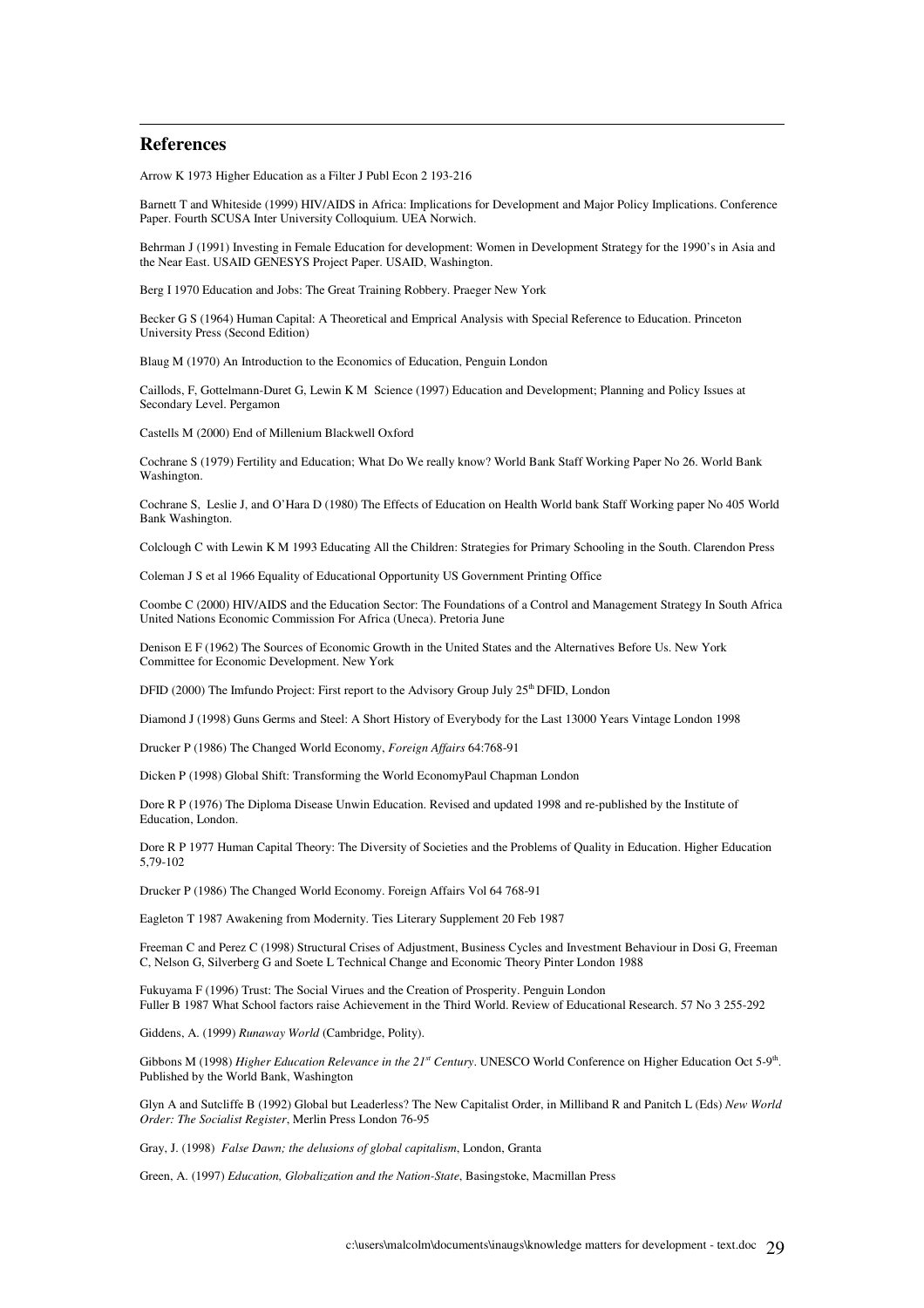Hallak, J (1998) Education and Globalisation. International Institute for Educational Planning, Paris

Halsey A H (1977) Towards a Meritocracy? The case of Britain in karabel J and Halsey A H Power and Ideology in Education OUP.

Harvey D (1995) The Condition of Post Modernity Blackwell Oxford

Heyneman Sand Loxley W 1983 The Effect of Primary School Quality on Ascademic Achievement Across 29 High and Loww Income Countries. Am. Journal Soc. 88 1162:1194

Illich I (1971) Deschooling Society Calder and Boyars, London

 $\overline{a}$ 

Jencks C, Smith M, Acland H, Bane M, Cohen D, Gintis H, Heyns B, Michelson S. 1972 Inequality: A Reassessment of the Family and Schooling in America Basic Books New York.

Kaplinsky R with Posthuma A (1994) *Easternisation: The Spread of Japanese Management Techniques to Developing Countries*. Frank Cass , Ilford, Essex UK.

Kunje D Lewin K M (2000) The Cost and Financing of teacher Education in Malawi. MUSTER Discussion Paper No 2

Landes D (1969) *The Unbound Prometheus: Technological Change and Industrial Development in Western Europe from 1750 to the Present* W W Norton and Co New York

Landes D (1998) *The Wealth and Poverty of Nations: Why Some are Rich and Some* are *Poor* W W Norton and Co, New York

Landes D (1983) Revolution in Time; Clocks and the Making of the Modern World. Harvard University Press.

Langrish J, Gibbons M, Evans W, Jevons F (1972) Wealth from Knowledge: A Study of Innovation in Industry. MacMillan

Layard R, Psacharopoulos G 1974 The Screening Hypothesis and the returns to Education J polit Econ 82:985-98

Lewin K M (2000a) New Technologies and Knowledge Acquisition and Use in Developing Countries Compare Vol 30,3 313- 321

Lewin (2000b) Mapping Science Education Policy in Developing Countries World Bank Development Network; Secondary Education Series. World Bank Washington DC.

Lewin, K M (1998) 'Education in Emerging Asia; Patterns Policies and Futures into the 21st Century'. International Journal of Educational Development 18:2

Lewin K M (1994) Education and Development. The Issues and the Evidence. Research Monograph no 6. DFID, London

Lewin K M (1992) Science Education in Developing Countries: Issues and perspectives for Planners. International Institute for Educational Planning, Paris, UNESCO.

Lewin K M and Caillods F (2000) *Financing Secondary Education in Developing Countries; Strategies for Sustainable Growth*. International Institute for Educational Planning, Paris.

Lewin K M, Little A W and Evans J (2000) Globalisation and Education; Mapping the Issues. Department for International Development. Background paper for the White Paper on Globalisation.

Lewin K M and Mallawarachchi S (2000). Financing Secondary Schools in Sri Lanka: High Participation and Low Costs in Lewin K M and Caillods F *Financing Secondary Education in Developing Countries; Strategies for Sustainable Growth*. International Institute for Educational Planning, Paris.

Lewin K M, Qu Heng Chang, Zeng Xiao Deng, Wang Zhan Rei, Wu Hua, and Wang Libing (2000) Financing Secondary Schools in China: A New Economics of Schooling in Lewin K M and Caillods F *Financing Secondary Education in Developing Countries; Strategies for Sustainable Growth*. International Institute for Educational Planning, Paris.

Lewin K M and Dune M (2000) policy and Practice in Assessment in Anglophone Africa: Does Globalisation Explain Convergence? Assessment in Education, Vol7,3,2000

Lewin K M Little A W, Xu Hui, and Zheng Jiwei, (1994) Educational Innovation in China: Tracing the Impact of the 1985 Reforms. Longman

Lewin K M, Wang Ying Jie et al 1994 Implementing Basic Education in China: Progress and prospects in Rich, poor and national Minority Areas. International Institute of Educational Planning, UNECO, Paris

Lewin K M with Stuart J (eds) (1991) Educational Innovation in Developing Countries: Case Studies of Changemakers. MacMillan

Little A W (ed) 2000 Globalisation, Qualifications and Livelihoods. Assessment in Education; Principles, Policy and practice Vol 7:3 (Special Issue).